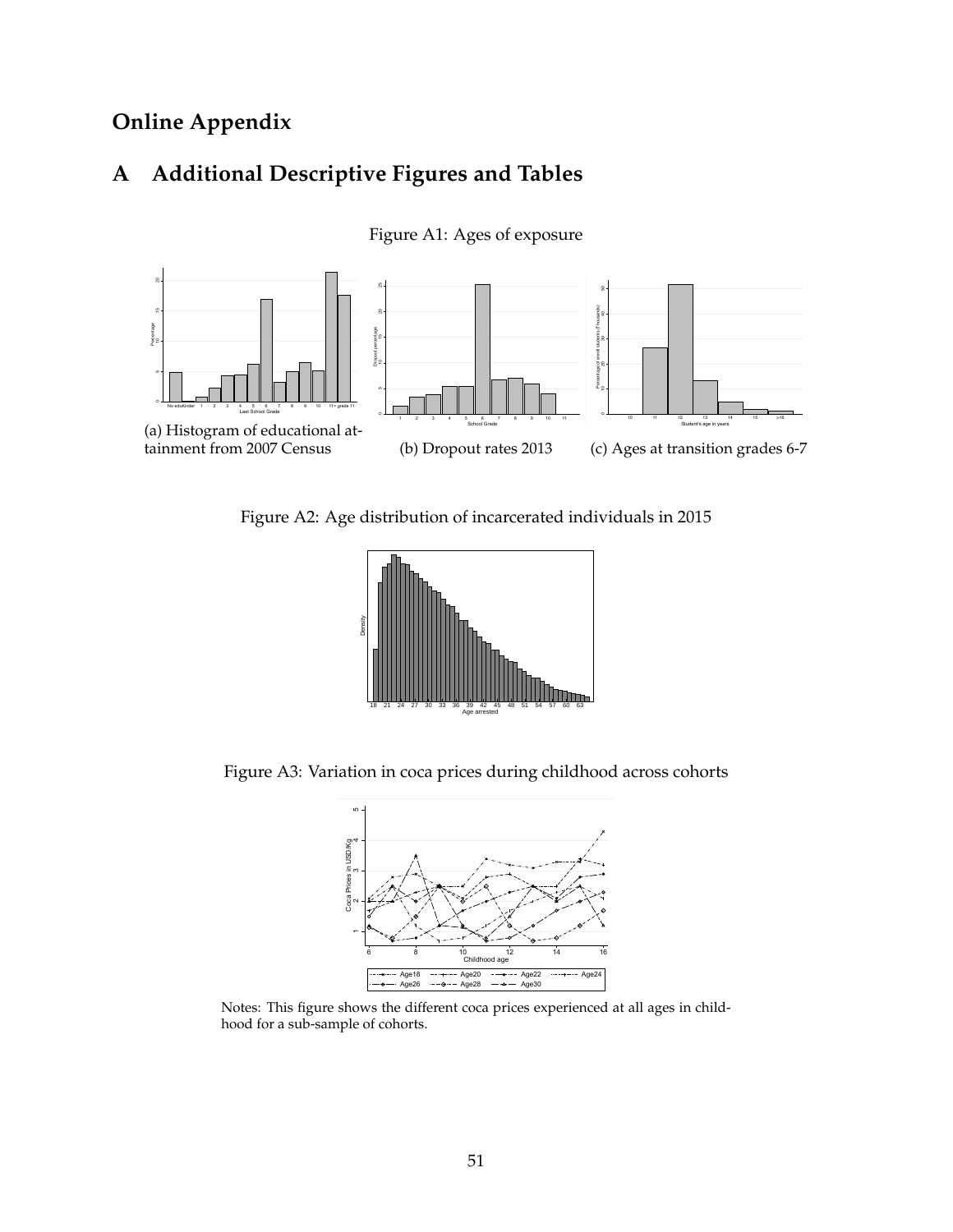|                                                 | Unit            | Obs    | Mean     | Std. Dev. |
|-------------------------------------------------|-----------------|--------|----------|-----------|
| Panel level variables                           |                 |        |          |           |
| Child labor (6-21)                              | Individual      | 413174 | 0.369    | 0.483     |
| Child labor (6-14)                              | Individual      | 242593 | 0.298    | 0.458     |
| Child labor (6-10)                              | Individual      | 131689 | 0.232    | 0.422     |
| Child labor (11-14)                             | Individual      | 110904 | 0.377    | 0.485     |
| Adult labor (15-18)                             | Individual      | 106287 | 0.422    | 0.494     |
| Adult labor (19-21)                             | Individual      | 64294  | 0.548    | 0.498     |
| Incarceration rate                              | District-Cohort | 23853  | 3.365    | 23.501    |
| District level variables                        |                 |        |          |           |
| Dropout rate (6-10)                             | School          | 289499 | 0.060    | 0.103     |
| Dropout rate (11-14)                            | School          | 365115 | 0.080    | 0.142     |
| Dropout rate (15-18)                            | School          | 100944 | 0.080    | 0.092     |
| Fail rate $(6-10)$                              | School          | 427928 | 8.465    | 9.185     |
| Fail rate (11-14)                               | School          | 514878 | 6.863    | 12.067    |
| Fail rate (15-18)                               | School          | 125505 | 5.117    | 7.442     |
| High age for grade (6-10)                       | School          | 434160 | 0.187    | 0.171     |
| High age for grade (11-14)                      | School          | 516107 | 0.273    | 0.274     |
| High age for grade (15-18)                      | School          | 129851 | 0.230    | 0.215     |
| Coca intensity, thousands of                    |                 |        |          |           |
| hectares, 1994                                  | District        | 1825   | 0.013    | 0.122     |
| Gold deposits, 1970                             | District        | 1825   | 0.092    | 0.678     |
| Coffee intensity, thousands of                  |                 |        |          |           |
| hectares, 1994                                  | District        | 1825   | 3.070    | 9.996     |
| Cotton intensity, thousands of                  |                 |        |          |           |
| hectares, 1994                                  | District        | 1825   | 1.414    | 4.709     |
| Sugar intensity, thousands of                   |                 |        |          |           |
| hectares, 1994<br>Cacao intensity, thousands of | District        | 1825   | 2.495    | 8.848     |
| hectares, 1994                                  | District        | 1825   | 2.640    | 9.373     |
| Time level variables                            |                 |        |          |           |
| Log internal coca price                         | Year            | 34     | 0.739    | 0.461     |
| Log coca hectares in Colombia,                  |                 |        |          |           |
| hundred thousands of hectares                   | Year            | 26     | $-0.392$ | 0.459     |
| Log international coffee price                  | Year            | 34     | 1.175    | 0.375     |
| Log international gold price                    | Year            | 34     | 1.756    | 0.423     |
| Log international cacao price                   | Year            | 34     | 0.750    | 0.349     |
| Log international sugar price                   | Year            | 34     | 0.311    | 0.153     |
| Log international cotton price                  | Year            | 34     | 1.971    | 0.537     |

Table A1: Summary statistics of main variables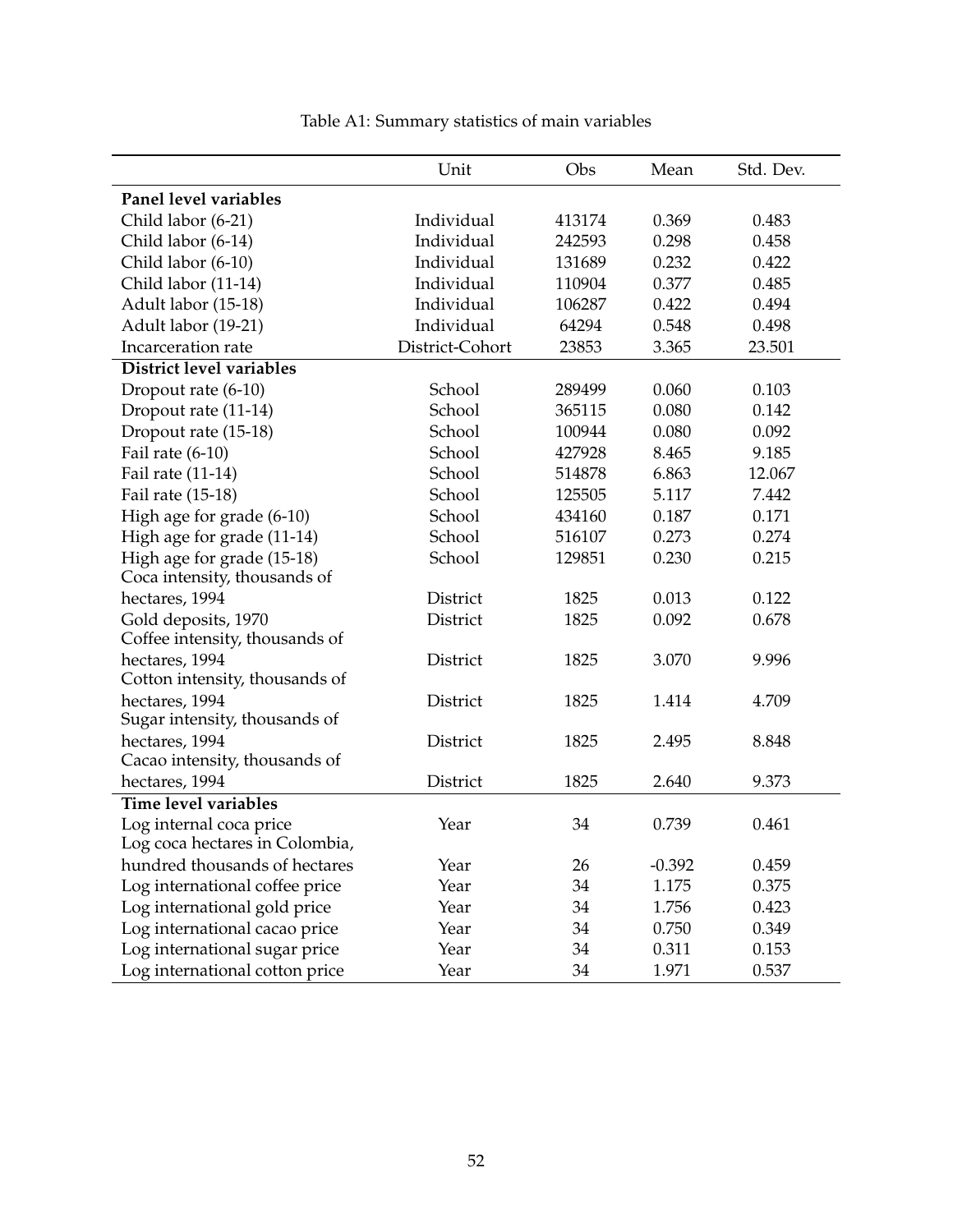## **B Additional Analysis and Robustness checks**

## **B.1 Additional analysis: the effects of shocks to other commodities on child labor**

<span id="page-2-0"></span>

|                                         | Labor      |                                        | Labor       |
|-----------------------------------------|------------|----------------------------------------|-------------|
| $Price Shock_{d,t}$                     | $0.201**$  | $Price ShockCottom_{d,t} \times 6x10$  | $-0.006**$  |
|                                         | (0.092)    |                                        | (0.003)     |
| $Price Shock_{d,t} \times 6x10$         | $0.056**$  | $Price ShockCottom_{d,t} \times 11x14$ | $-0.003$    |
|                                         | (0.027)    |                                        | (0.003)     |
| $Price Shock_{d,t} \times 11x14$        | $0.144***$ | $Price ShockCottom_{d,t} \times 15x18$ | $-0.001$    |
|                                         | (0.026)    |                                        | (0.002)     |
| $Price Shock_{d,t} \times 15x18$        | $0.074**$  | $Price ShockCacao_{d.t}$               | $-0.004***$ |
|                                         | (0.036)    |                                        | (0.001)     |
| $Price ShockGold_{d,t}$                 | 0.035      | $Price ShockCacao_{d,t} \times 6x10$   | 0.001       |
|                                         | (0.025)    |                                        | (0.002)     |
| $Price ShockGold_{d,t} \times 6x10$     | $0.012*$   | $Price ShockCacaod_{d,t} \times 11x14$ | $-0.004$    |
|                                         | (0.006)    |                                        | (0.003)     |
| $Price ShockGold_{d,t} \times 11x14$    | $0.015**$  | $Price ShockCacao_{d,t} \times 15x18$  | $0.002**$   |
|                                         | (0.006)    |                                        | (0.001)     |
| $Price ShockGold_{d,t} \times 15x18$    | $-0.007*$  | $Price ShockSugar_{d.t}$               | $-0.002*$   |
|                                         | (0.004)    |                                        | (0.001)     |
| $Price ShockC of fee_{d,t}$             | $0.003***$ | $Price ShockSugar_{d,t} \times 6x10$   | 0.001       |
|                                         | (0.001)    |                                        | (0.001)     |
| $Price ShockC of fee_{d,t} \times 6x10$ | $-0.001$   | $Price ShockSugar_{d,t} \times 11x14$  | $0.001*$    |
|                                         | (0.001)    |                                        | (0.001)     |
| $Price ShockCof fee_{d,t} \times 11x14$ | 0.003      | $Price ShockSugar_{d,t} \times 15x18$  | $0.002***$  |
|                                         | (0.002)    |                                        | (0.000)     |
| $Price ShockCoffee_{d,t} \times 15x18$  | 0.000      | Observations                           | 412,026     |
|                                         | (0.001)    | Number of districts                    | 1,469       |
| $Price ShockCottom_{d,t}$               | $0.009***$ | Dep. var. mean                         | 0.369       |
|                                         | (0.003)    | District FE                            | ✓           |
|                                         |            | Year FE                                | ✓           |

Table A2: Controlling for price shocks to other commodities

Notes: Building upon the specification presented in Equation [1,](#page--1-0) this table also includes price shocks to gold, coffee, cacao, cotton and sugar.  $Price Shock_{d,t}$  is the interaction between log coca prices and the number of coca hectares in the district in 1994.  $6x10$ ,  $11x14$  and  $15x18$  are dummy variables corresponding to each age bin. The omitted category is ages 19 to 21. PriceShockGold<sub>d,t</sub> is the interaction between log gold prices and mineral gold deposits in the district in 1970. PriceShockCoffee<sub>d,t</sub> is the interaction between log coffee prices and the average coffee suitability in the district for the period 1960-1990.  $Price ShockCottom_{d,t}$  is the interaction between log cotton prices and the average cotton suitability in the district for the period 1960-1990.  $Price ShockCaca_{d,t}$  is the interaction between log cacao prices and the average cacao suitability in the district for the period 1960-1990.  $Price ShockSugar_{d,t}$  is the interaction between log sugar prices and the average sugar suitability in the district for the period 1960-1990. It includes district and year fixed effects. The dependent variable is labor participation (whether an individual in a given district-year had worked in the previous week). The sample is defined at the individual-household-year level. Conley standard errors are presented in parentheses. Significant at \*\*\*  $p < 0.01$ ,\*\*  $p < 0.05$ ,\*  $p < 0.1$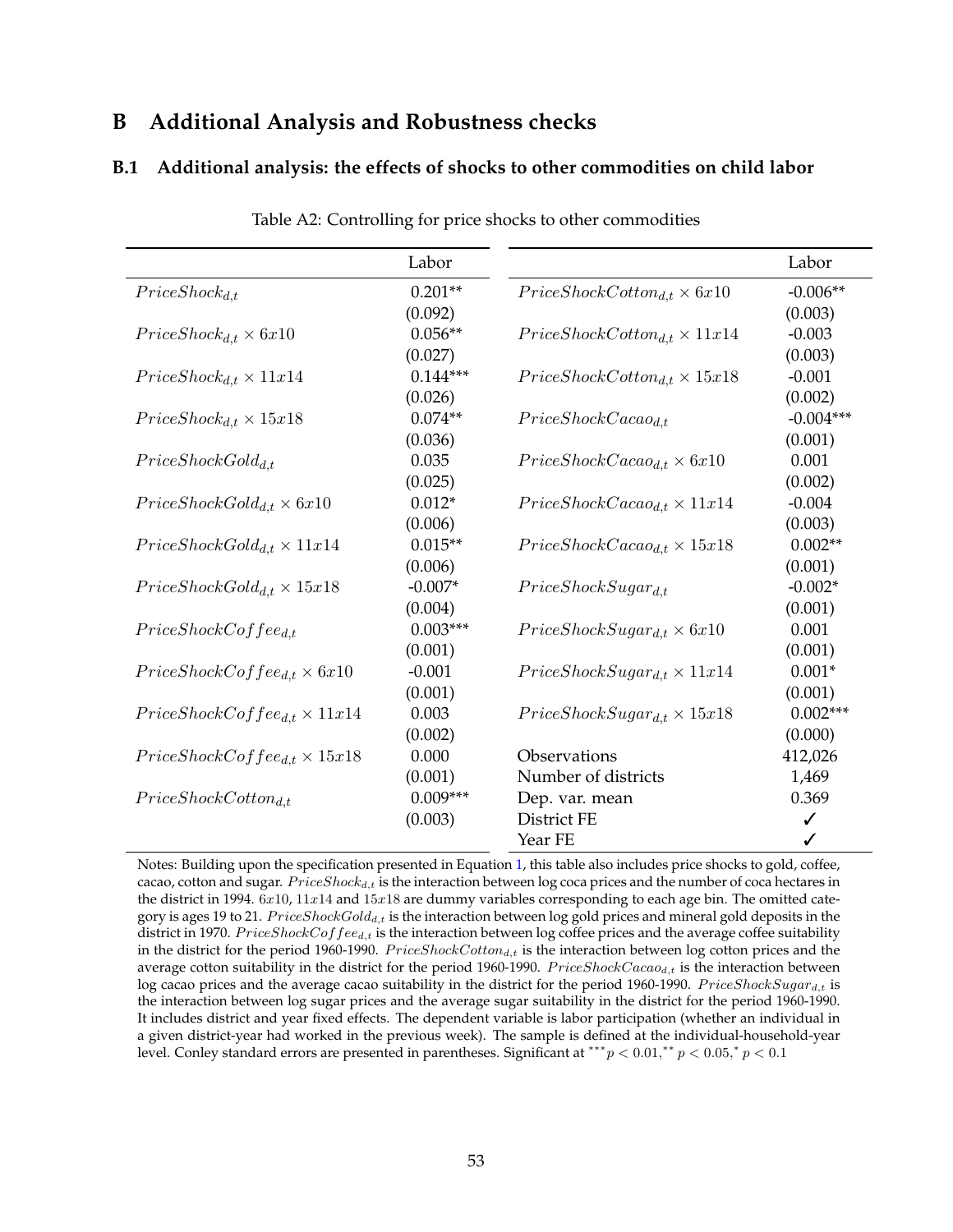## **B.2 Robustness checks: child labor**

|         |                                                             |                                                             |                                                               |                                                            | (6)                                                             |
|---------|-------------------------------------------------------------|-------------------------------------------------------------|---------------------------------------------------------------|------------------------------------------------------------|-----------------------------------------------------------------|
|         |                                                             |                                                             |                                                               |                                                            | Labor                                                           |
|         |                                                             |                                                             |                                                               |                                                            |                                                                 |
|         |                                                             |                                                             |                                                               |                                                            | $0.264***$                                                      |
|         |                                                             |                                                             |                                                               |                                                            | (0.088)                                                         |
| 0.002   | 0.001                                                       | 0.041                                                       | 0.037                                                         | 0.042                                                      | 0.043                                                           |
| (0.028) | (0.028)                                                     | (0.029)                                                     | (0.029)                                                       | (0.029)                                                    | (0.030)                                                         |
|         |                                                             |                                                             |                                                               |                                                            | $0.143***$                                                      |
| (0.026) | (0.026)                                                     | (0.028)                                                     | (0.027)                                                       | (0.028)                                                    | (0.028)                                                         |
|         |                                                             |                                                             |                                                               |                                                            | $0.069*$                                                        |
| (0.028) | (0.028)                                                     | (0.036)                                                     | (0.035)                                                       | (0.036)                                                    | (0.036)                                                         |
|         |                                                             |                                                             |                                                               |                                                            |                                                                 |
| 399,246 | 398,935                                                     | 412,026                                                     | 412,026                                                       | 401,941                                                    | 412,026                                                         |
| 1,442   | 1,442                                                       | 1,469                                                       | 1,469                                                         | 1,469                                                      | 1,469                                                           |
| 0.370   | 0.370                                                       | 0.369                                                       | 0.369                                                         | 0.369                                                      | 0.369                                                           |
| ✓       | ✓                                                           | ✓                                                           | ✓                                                             |                                                            | ✓                                                               |
|         |                                                             |                                                             | ✓                                                             |                                                            |                                                                 |
|         |                                                             |                                                             |                                                               |                                                            |                                                                 |
|         |                                                             |                                                             |                                                               |                                                            |                                                                 |
|         |                                                             | ✓                                                           |                                                               |                                                            |                                                                 |
|         |                                                             |                                                             | ✓                                                             |                                                            |                                                                 |
|         |                                                             |                                                             |                                                               | ✓                                                          |                                                                 |
|         |                                                             |                                                             |                                                               |                                                            |                                                                 |
|         | (1)<br>Labor<br>$0.191**$<br>(0.091)<br>$0.079***$<br>0.003 | (2)<br>Labor<br>$0.186**$<br>(0.091)<br>$0.076***$<br>0.002 | (3)<br>Labor<br>$0.163*$<br>(0.091)<br>$0.139***$<br>$0.067*$ | (4)<br>Labor<br>0.168<br>(0.156)<br>$0.135***$<br>$0.065*$ | (5)<br>Labor<br>$0.241***$<br>(0.091)<br>$0.144***$<br>$0.070*$ |

Table A3: Robustness checks, labor participation by ages

Notes: Column (1) presents the results from Equation [1](#page--1-0) using only the observations from the post period (2001- 2013). Column (2) includes controls for poverty at the household level. Column (3) includes department time trends as a regressor. Column (4) includes department-by-year fixed effects. Column (5) further controls for baseline characteristics interacted with year such as the proportion of villages affected by conflict in the 1980s and malnutrition rates, variables that are in general used to assign social programs. Column (6) also includes linear trends specific to coca-suitable areas as regressors. The dependent variable is labor participation (whether an individual in a given district-year had worked in the previous week). The sample is defined at the individual-household-year level. Conley standard errors are presented in parentheses. Significant at \*\*\*  $p < 0.01$ ,\*\*  $p < 0.05$ ,\*  $p < 0.1$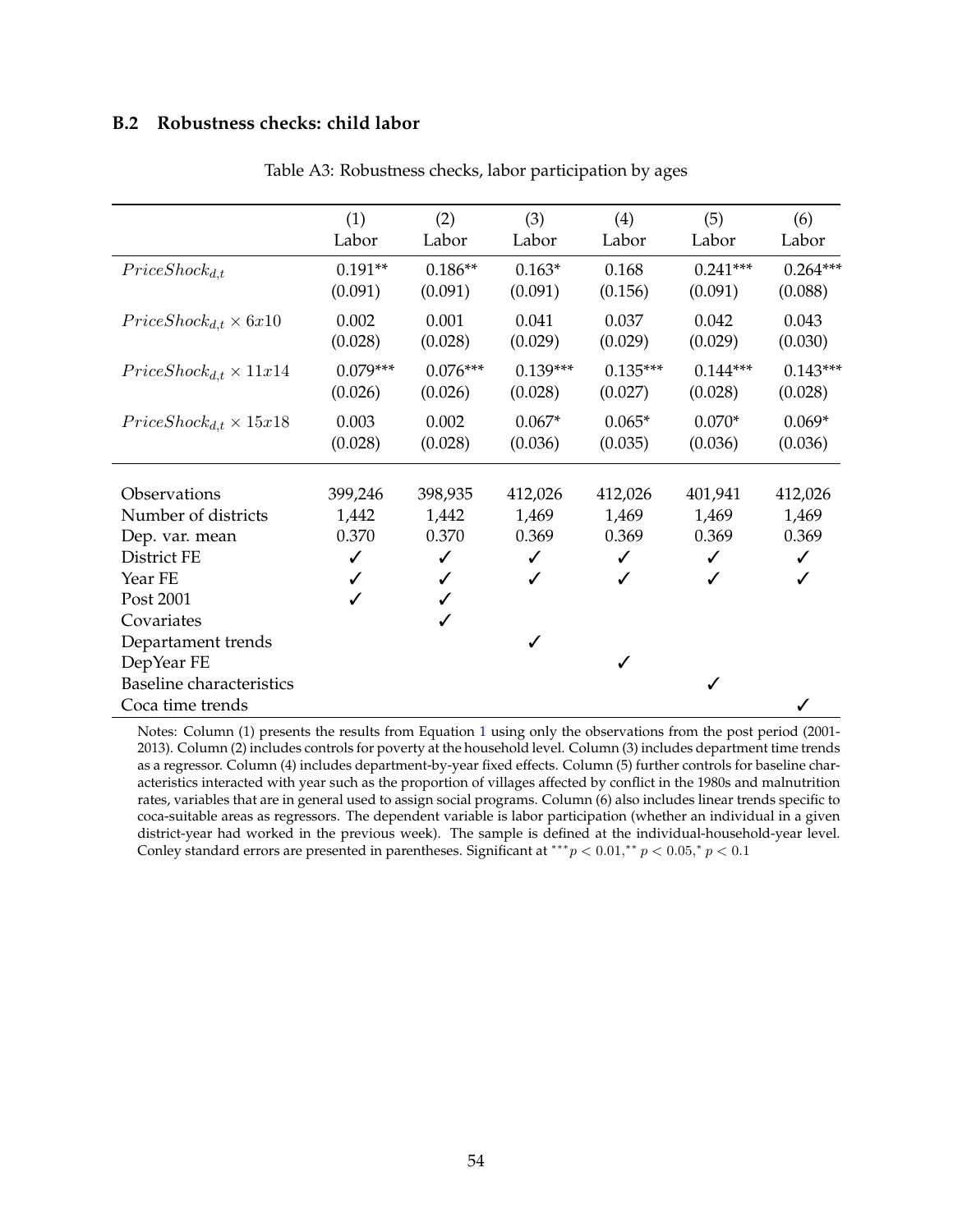## **B.3 Validity of the instrument**

|                                | (1)                 | (2)                 |  |
|--------------------------------|---------------------|---------------------|--|
|                                | $Price Shock_{d,t}$ | $Price Shock_{d,t}$ |  |
| $Coca_d \times CocaColombia_t$ | $-0.418***$         | $-0.412***$         |  |
|                                | (0.123)             | (0.121)             |  |
| <b>Observations</b>            | 412,026             | 401,941             |  |
| Kleiberg-Paap F-stat           | 1409.095            | 1466.590            |  |
| District FE                    |                     | √                   |  |
| Year FE                        |                     | ✓                   |  |
| <b>Baseline</b> trends         |                     |                     |  |

Table A4: First stage

Notes: This table presents the first stage associated with Equation [1.](#page--1-0)  $Coca_d \times CocaColombia_t$  is the interaction between the number of hectares dedicated to coca in Peru in 1994 (the coca suitability measure) and the log number of hectares in Colombia. The dependent variable is  $Price Shock_{d,t}$  which is the interaction between log coca prices and the coca suitability measure. Column (1) includes district and year fixed effects. Column (2) further controls for baseline characteristics interacted with year. Conley standard errors are presented in parentheses. Significant at \*\*\* $p < 0.01$ ,\*\* $p < 0.05$ ,\* $p < 0.1$ 

Figure A4: Coca eradication in Peru and Colombia

<span id="page-4-0"></span>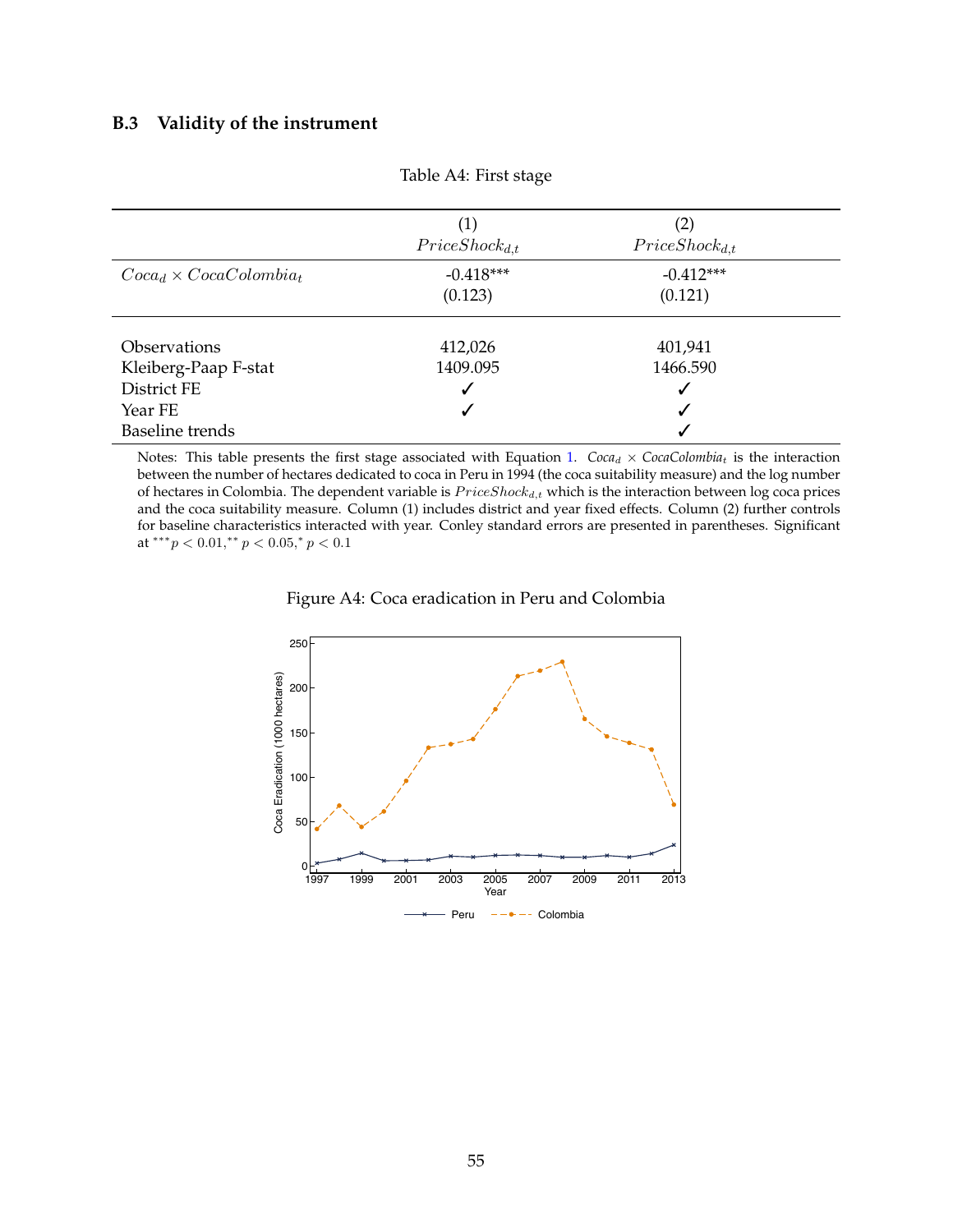|                              |          | $(2)$<br>Property | ල              | $\bigoplus$               | ල              | $6$<br>Other |
|------------------------------|----------|-------------------|----------------|---------------------------|----------------|--------------|
|                              | Taxes    | taxes             | Contributions  | Other non-tax<br>revenues | Customs        | ransfers     |
| $Cocad \times CocaColombiat$ | 0.038    | 0.004             | 0.001          | $-0.214$                  | 0.022          | $-0.467$     |
|                              | (0.128)  | (0.121)           | (0.003)        | (0.376)                   | (0.016)        | (0.434)      |
| Observations                 | 23,702   | 23,702            | 23,702         | 23,702                    | 18,286         | 18,286       |
| Number of districts          | 1,831    |                   |                |                           |                | 1,831        |
| Dep. var. mean               | 0.674    | 1,831<br>0.575    | 1,831<br>0.005 | 1,831<br>0.971            | 1,831<br>0.072 | 0.586        |
| Magnitude of the effect      | $0.51\%$ | 0.06%             | 2.30%          | $-1.99\%$                 | 2.73%          | $-7.18%$     |
| District FE                  |          |                   |                |                           |                |              |
| Year FE                      |          |                   |                |                           |                |              |

Table A5: Validity of the exclusion restriction Table A5: Validity of the exclusion restriction

revenues, which are composed of tax revenues (taxes and contributions), non-tax revenues (sale of goods, provision of services, fees, among others), transfers and capital revenues; Column (2), the total property taxes collected by the municipality, which include building and vehicular taxes; Column (3), the income fees, sale of goods, provision of services, property rentals, penalties, among others; Column (5), the transfer received by municipalities for income collected and fees (this variable is only available for the period 2001-2011). The magnitudes of the effects are calculated for a district with 0.3 hectares of coca and for an average increase of 30% in the number of hectares in Colombia during the period of analysis. The sample is at the district-year level. Conley standard errors are specifications control for district and year fixed effects, as well as department time trends. Column (1) presents as dependent variable the total municipal received by the municipalities for the execution of government activities; Column (4), the total non-tax revenue of the municipality that includes income from by maritime, air, river, lake and terrestrial ports located in their jurisdiction (this variable is only available for the period 2001-2011); and Column (6), special transfers received by the municipality for the Municipal Compensation Fund. and other transfers received by municipalities in addition to transfers for royalties, Notes: This table presents the estimates from the reduced form specification of Equation [1](#page--1-0) where *Coca*d × *CocaColombia*t is the interaction between the coca suitability measure and the log number of hectares dedicated to coca in Colombia. All dependent variables are expressed in real values per million. All suitability measure and the log number of hectares dedicated to coca in Colombia. All dependent variables are expressed in real values per million. All specifications control for district and year fixed effects, as well as department time trends. Column (1) presents as dependent variable the total municipal revenues, which are composed of tax revenues (taxes and contributions), non-tax revenues (sale of goods, provision of services, fees, among others), transfers and capital revenues; Column (2), the total property taxes collected by the municipality, which include building and vehicular taxes; Column (3), the income received by the municipalities for the execution of government activities; Column (4), the total non-tax revenue of the municipality that includes income from<br>fore and of coorder contribution of commission constantion come fees, sale of goods, provision of services, property rentals, penalties, among others; Column (5), the transfer received by municipalities for income collected by maritime, air, river, lake and terrestrial ports located in their jurisdiction (this variable is only available for the period 2001-2011); and Column (6), special transfers received by the municipality for the Municipal Compensation Fund. and other transfers received by municipalities in addition to transfers for royalties, and fees (this variable is only available for the period 2001-2011). The magnitudes of the effects are calculated for a district with 0.3 hectares of coca and for an average increase of 30% in the number of hectares in Colombia during the period of analysis. The sample is at the district-year level. Conley standard errors are presented in parentheses. Significant at \*\*\*  $p < 0.01$ , \*\*  $p < 0.05$ , \*  $p < 0.1$ presented in parentheses. Significant at  $***p < 0.01$ ,  $**p < 0.05$ ,  $*p < 0.1$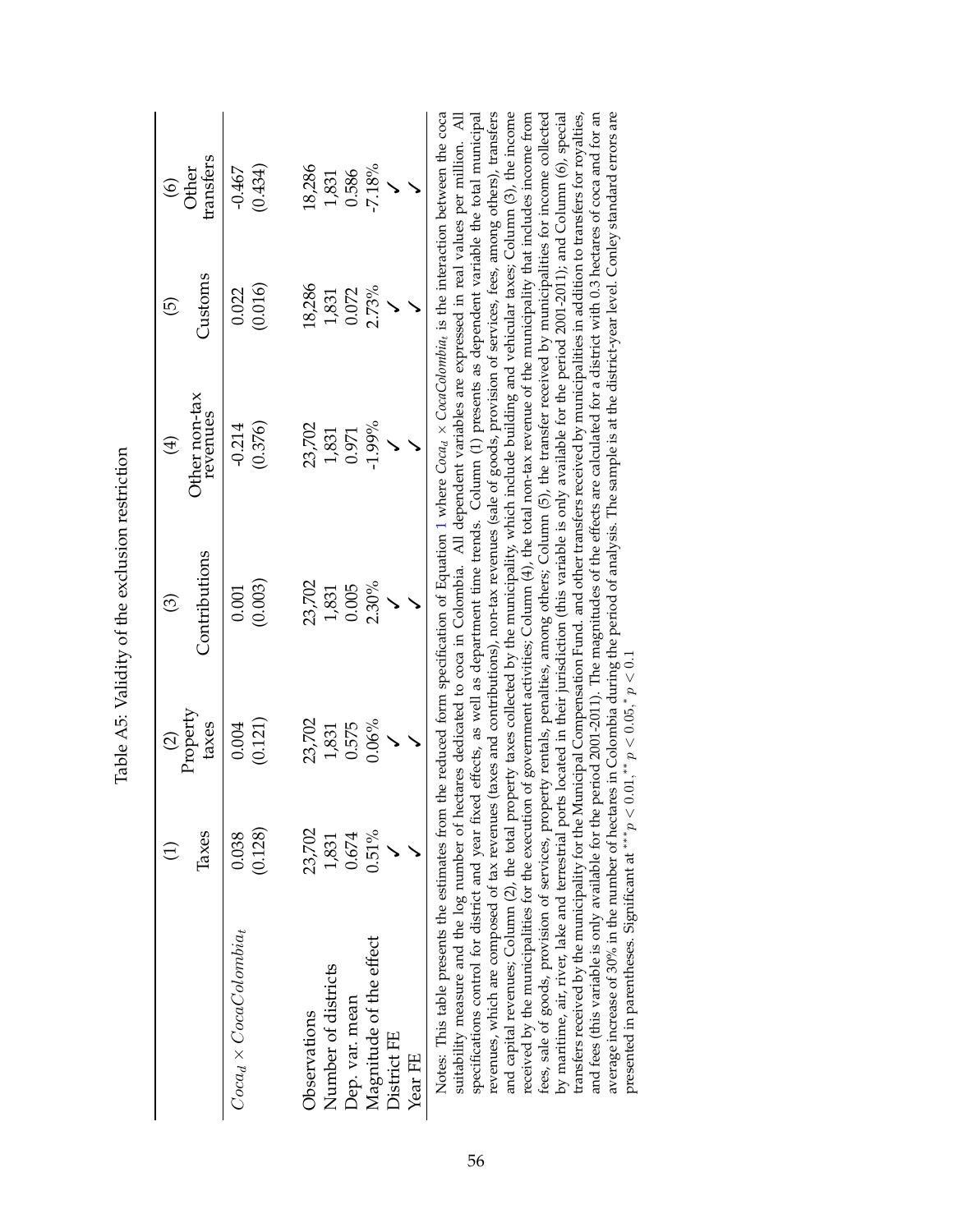|                                             | (1)<br>Labor         | (2)<br>Labor         | (3)<br>Labor           | (4)<br>Labor           | (5)<br>Labor           |
|---------------------------------------------|----------------------|----------------------|------------------------|------------------------|------------------------|
| $Price Shock_{d,t}$                         | 0.009<br>(0.043)     | 0.004<br>(0.043)     |                        |                        |                        |
| $Price Shock_{d,t} \times 6x10$             | 0.032<br>(0.034)     | 0.032<br>(0.034)     |                        |                        |                        |
| $Price Shock_{d,t} \times 11x14$            | $0.098**$<br>(0.042) | $0.098**$<br>(0.042) |                        |                        |                        |
| $Price Shock_{d,t} \times 15x18$            | 0.021<br>(0.022)     | 0.021<br>(0.022)     |                        |                        |                        |
| $Coca_d \times CocaColombia_t$              |                      |                      | $-0.009$<br>(0.049)    | $-0.006$<br>(0.049)    | 0.007<br>(0.063)       |
| $Coca_d \times CocaColombia_t \times 6x10$  |                      |                      | $-0.063$<br>(0.052)    | $-0.063$<br>(0.052)    | $-0.122$<br>(0.081)    |
| $Coca_d \times CocaColombia_t \times 11x14$ |                      |                      | $-0.242***$<br>(0.048) | $-0.242***$<br>(0.048) | $-0.380***$<br>(0.065) |
| $Coca_d \times CocaColombia_t \times 15x18$ |                      |                      | $-0.121*$<br>(0.063)   | $-0.121*$<br>(0.063)   | $-0.298***$<br>(0.041) |
| Observations                                | 412,026              | 401,941              | 412,026                | 401,941                | 153,017                |
| Number of districts                         | 1,469                | 1,469                | 1,469                  | 1,469                  | 1,077                  |
| Dep. var. mean                              | 0.369                | 0.369                | 0.369                  | 0.369                  | 0.322                  |
| District FE                                 | ✓                    | ✓                    | ✓                      | ✓                      | ✓                      |
| Year FE                                     | ✓                    |                      | ✓                      | ✓                      | ✓                      |
| <b>Baseline</b> trends                      |                      |                      |                        |                        |                        |
| Period                                      | 94-13                | 94-13                | 94-13                  | 94-13                  | 94-05                  |

Table A6: OLS and reduced form estimates

Notes: This table presents the OLS and reduced form estimates associated with Equation [1.](#page--1-0) The dependent variable is labor participation (whether an individual in a given district-year had worked in the previous week).  $Price Shock_{d,t}$  is the interaction between log coca prices and the number of hectares dedicated to coca in the district in 1994.  $6x10$ ,  $11x14$  and  $15x18$  are dummy variables corresponding to each age bin. The omitted category is the age 19 to 21. *Coca<sub>d</sub>*  $\times$  *CocaColombia<sub>t</sub>* is the interaction between the coca suitability measure and the log number of hectares in Colombia. Columns (1) and (3) include district and year fixed effects. Columns (2) and (4) further include baseline characteristics such as poverty and violence interacted with year. Column (5) restricts the analysis to pre-2005. The sample is at the individual-household-year level. Conley standard errors are presented in parentheses. Significant at \*\*\*  $p < 0.01$ ,\*\*  $p < 0.05$ ,\*  $p < 0.1$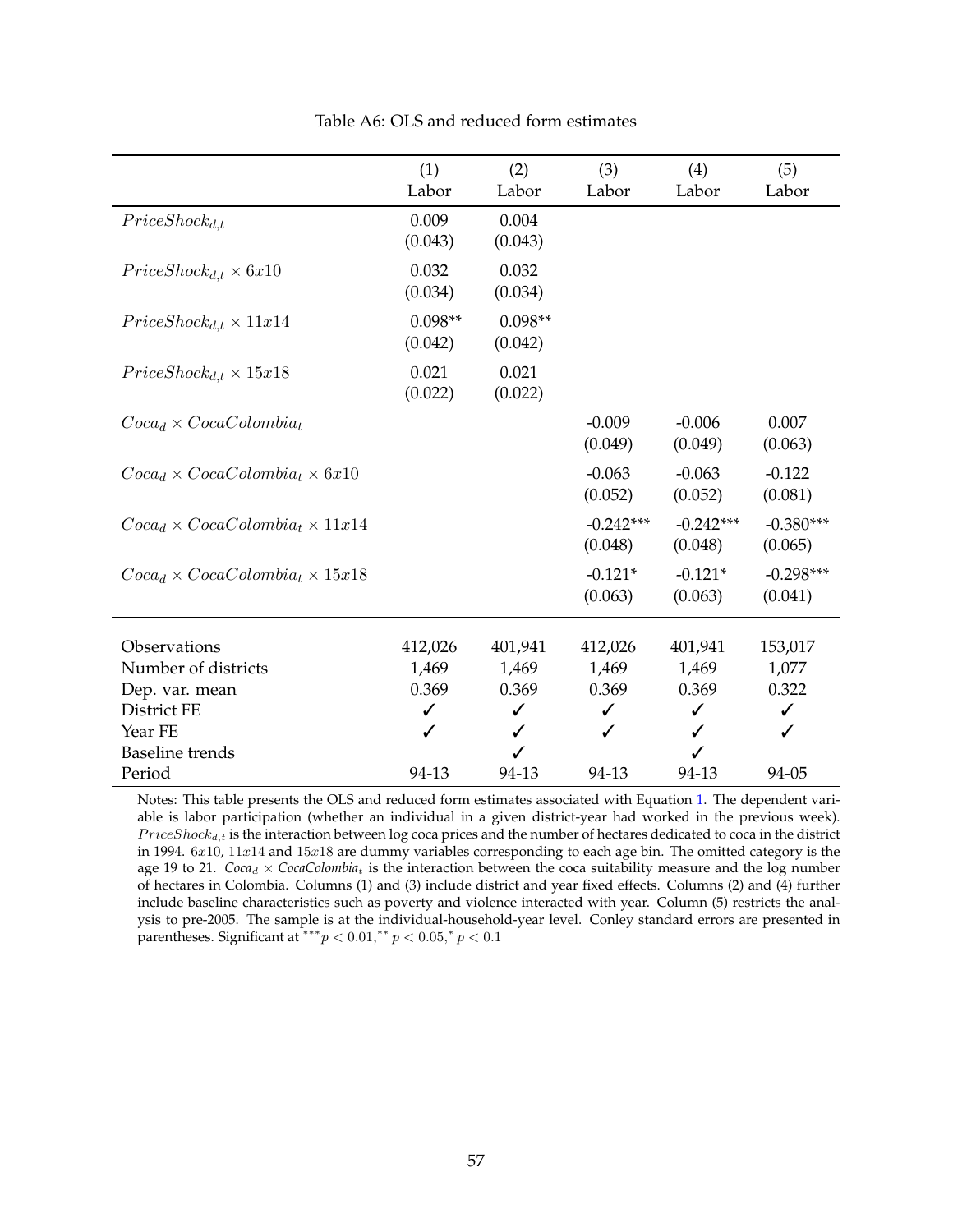|                               | (1)         | (2)         | (3)         |
|-------------------------------|-------------|-------------|-------------|
|                               | Coca growth | Coca growth | Coca growth |
| Growing status in 1994 $(=1)$ | 331.043***  | 509.135***  | 197.879***  |
|                               | (24.032)    | (29.265)    | (18.803)    |
| Constant                      | 4.258       | 4.258       | 4.258       |
|                               | (8.026)     | (7.397)     | (4.713)     |
| <i><b>Observations</b></i>    | 1,847       | 1,753       | 1,751       |

Table A7: Growing status in 1994 and coca production growth in 2002-2013

Notes: This table analyzes whether production in 1994 predicts coca growth during the period of analysis. Growing status in 1994 takes the value of 1 if the district has coca production in 1994 and 0 otherwise. Columns (2) and (3) divide the sample between high and low coca suitable districts in 1994. The sample is at the district level. Significant at  $^{***}p < 0.01, ^{**}p < 0.05, ^{*}p < 0.1$ 

### **B.4 Additional analysis: the effects of coca price shocks on test scores**

| Table A8: The effect of coca prices on test scores for second grade students (aprox. ages 7-9) |  |  |
|------------------------------------------------------------------------------------------------|--|--|
|------------------------------------------------------------------------------------------------|--|--|

|                                              | $\left( 1\right)$<br>Math | (2)<br>Level 1<br>Math | (3)<br>Reading      | $\left( 4\right)$<br>Level 1<br>Reading |  |
|----------------------------------------------|---------------------------|------------------------|---------------------|-----------------------------------------|--|
| $Price Shock_{d,t}$                          | $-12.389*$<br>(6.847)     | 4.502<br>(3.696)       | $-7.919$<br>(5.935) | $-3.006$<br>(3.393)                     |  |
| <i><b>Observations</b></i><br>Dep. var. mean | 95,039<br>514.847         | 70,847<br>49.934       | 95,034<br>518.897   | 70,759<br>21.739                        |  |
| School FE<br>Year FE                         |                           | √<br>√                 | ✓                   | ✓<br>v                                  |  |

Notes: This table presents the estimates from Equation [2,](#page--1-1) where  $Price Shock_{s,t}$  is the interaction of log coca prices and the coca density associated with the school. The dependent variables in Column (1) and (3) are the average scores in math and reading at the national exam. The dependent variables in Column (2) and (4) are the proportion of students that got the lowest score in math and reading. The sample is at the school-year level. Conley standard errors are presented in parentheses. Significant at \*\*\*  $p < 0.01$ ,\*\*  $p < 0.05$ ,\*  $p < 0.1$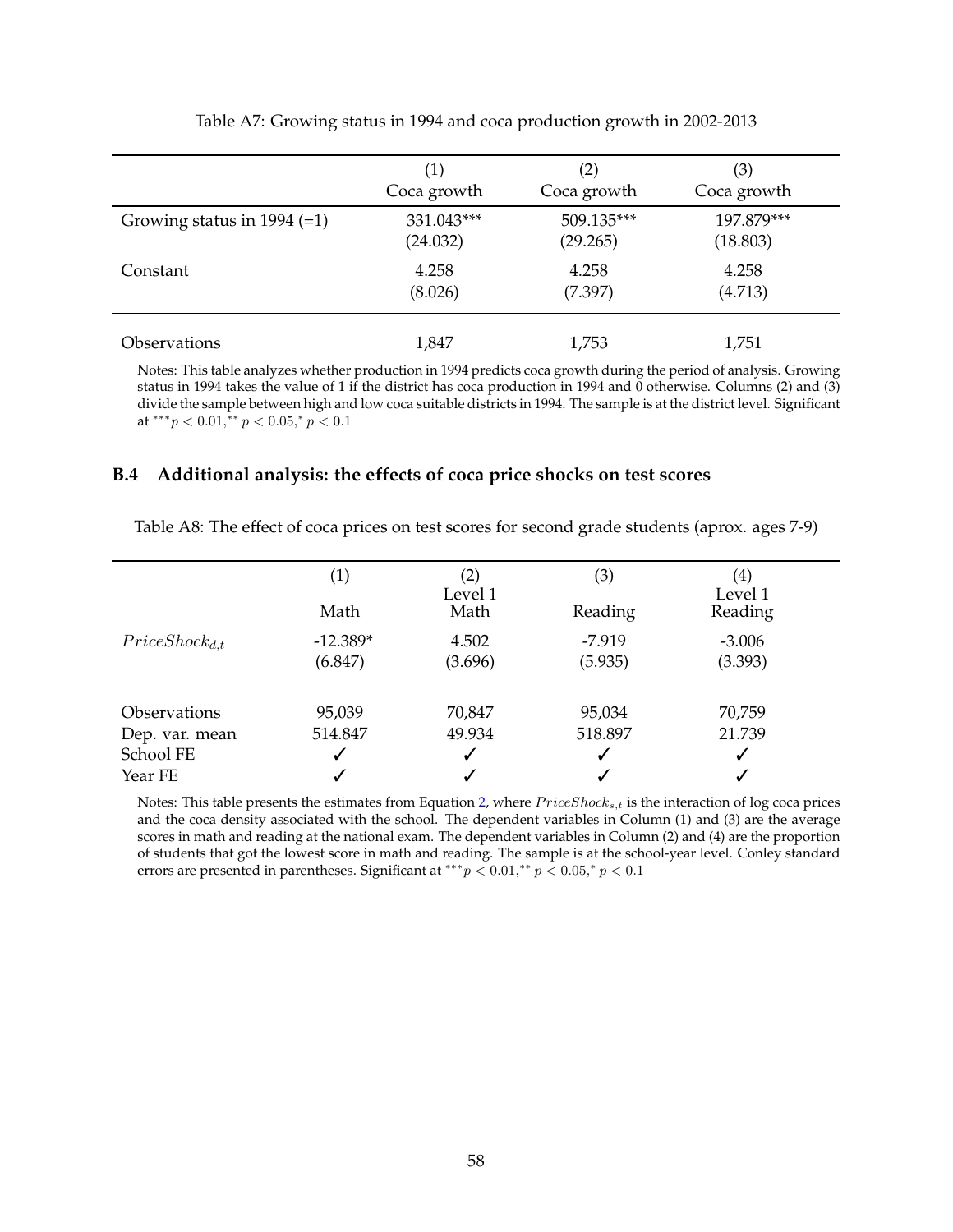## **B.5 Robustness checks: schooling outcomes**

|                     |              |                  |              | Panel A: Dropout rate       |                                |              |
|---------------------|--------------|------------------|--------------|-----------------------------|--------------------------------|--------------|
|                     |              | Dep. time trends |              |                             | Dep-by-year FE and school cov. |              |
|                     | (1)          | (2)              | (3)          | (4)                         | (5)                            | (6)          |
|                     | $6 - 10$     | $11 - 14$        | $15 - 18$    | $6 - 10$                    | $11 - 14$                      | $15 - 18$    |
| $Price Shock_{s,t}$ | 0.001        | $0.007**$        | $-0.007$     | $-0.000$                    | $0.007**$                      | $-0.008$     |
|                     | (0.003)      | (0.004)          | (0.006)      | (0.003)                     | (0.003)                        | (0.006)      |
| Observations        | 287,629      | 362,130          | 100,039      | 263,325                     | 324,624                        | 85,223       |
| Number of schools   | 33,849       | 42,933           | 11,385       | 30,759                      | 38,295                         | 9,622        |
| Dep. var. mean      | 0.060        | 0.080            | 0.080        | 0.063                       | 0.083                          | 0.084        |
|                     |              |                  |              | Panel B: Failed grade       |                                |              |
|                     |              | Dep. time trends |              |                             | Dep-by-year FE and school cov. |              |
| $Price Shock_{s,t}$ | $0.711***$   | 0.256            | $-0.448$     | $0.595***$                  | 0.041                          | $-0.496$     |
|                     | (0.218)      | (0.281)          | (0.416)      | (0.186)                     | (0.266)                        | (0.405)      |
| Observations        | 425,606      | 513,334          | 125,006      | 383,337                     | 452,880                        | 103,636      |
| Number of schools   | 36,825       | 47,651           | 12,476       | 33,244                      | 42,232                         | 10,484       |
| Dep. var. mean      | 8.480        | 6.871            | 5.126        | 8.925                       | 7.140                          | 5.294        |
|                     |              |                  |              | Panel C: High age for grade |                                |              |
|                     |              | Dep. time trends |              |                             | Dep-by-year FE and school cov. |              |
| $Price Shock_{s,t}$ | $0.021***$   | 0.005            | $-0.012$     | $0.021***$                  | 0.007                          | $-0.004$     |
|                     | (0.004)      | (0.007)          | (0.010)      | (0.004)                     | (0.007)                        | (0.009)      |
| Observations        | 433,408      | 514,551          | 129,340      | 389,956                     | 453,846                        | 107,322      |
| Number of schools   | 36,840       | 47,145           | 12,487       | 33,267                      | 41,790                         | 10,497       |
| Dep. var. mean      | 0.187        | 0.273            | 0.230        | 0.198                       | 0.291                          | 0.254        |
| School FE           | $\checkmark$ | $\checkmark$     | $\checkmark$ | $\checkmark$                | $\checkmark$                   | $\checkmark$ |
| Year FE             | ✓            | ✓                | ✓            | ℐ                           | ℐ                              | ✓            |
| Department Trend    | ✓            |                  | ✓            |                             |                                |              |
| DepYear FE          |              |                  |              | ✓                           | ✓                              |              |
| School cov.         |              |                  |              | ✓                           | ✓                              |              |

Table A9: Robustness checks, schooling outcomes: including department time trends; and department-by-year fixed effects and school level covariates

Notes: Building upon the specification presented in Equation [2,](#page--1-1) this table also includes department specific time trends, department-by-year fixed effects, and school covariates as regressors. The sample is at the school-year level. Conley standard errors are presented in parentheses. Significant at  $** p < 0.01, ** p < 0.05, * p < 0.1$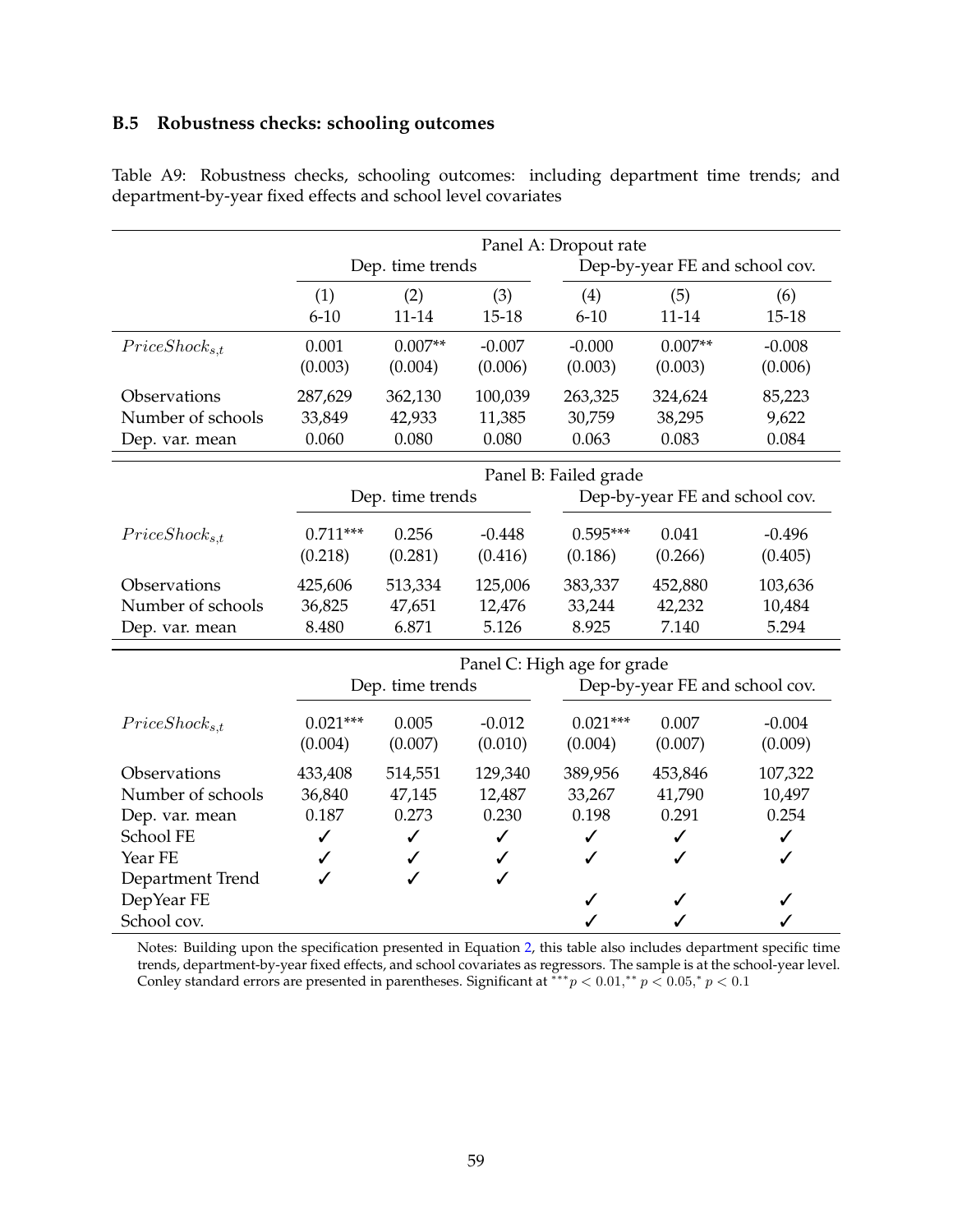|                     |              | Panel A: Dropout rate |              |                             |                     |              |
|---------------------|--------------|-----------------------|--------------|-----------------------------|---------------------|--------------|
|                     |              | Coca trends           |              |                             | District-by-Year FE |              |
|                     | (1)          | (2)                   | (3)          | (4)                         | (5)                 | (6)          |
|                     | $6 - 10$     | $11 - 14$             | $15 - 18$    | $6 - 10$                    | $11 - 14$           | $15 - 18$    |
| $Price Shock_{s,t}$ | $-0.001$     | $0.007**$             | $-0.008$     | 0.000                       | $0.012**$           | 0.008        |
|                     | (0.003)      | (0.003)               | (0.006)      | (0.004)                     | (0.006)             | (0.012)      |
| Observations        | 283,103      | 356,492               | 98,539       | 285,400                     | 360,908             | 92,718       |
| Number of schools   | 33,328       | 42,268                | 11,234       | 33,737                      | 42,867              | 10,889       |
| Dep. var. mean      | 0.060        | 0.079                 | 0.080        | 0.060                       | 0.080               | 0.079        |
|                     |              |                       |              | Panel B: Failed grade       |                     |              |
|                     |              | Coca trends           |              |                             | District-by-Year FE |              |
| $Price Shock_{s,t}$ | $0.621***$   | 0.109                 | $-0.499$     | $-0.135$                    | $-0.580$            | $-0.747$     |
|                     | (0.186)      | (0.264)               | (0.394)      | (0.280)                     | (0.395)             | (1.011)      |
| Observations        | 417,862      | 504,177               | 123,108      | 424,383                     | 512,766             | 117,780      |
| Number of schools   | 36,242       | 46,899                | 12,315       | 36,754                      | 47,628              | 12,015       |
| Dep. var. mean      | 8.397        | 6.785                 | 5.081        | 8.483                       | 6.872               | 5.084        |
|                     |              |                       |              | Panel C: High age for grade |                     |              |
|                     |              | Coca trends           |              |                             | District-by-Year FE |              |
| $Price Shock_{s,t}$ | $0.019***$   | 0.005                 | $-0.007$     | $0.011*$                    | 0.012               | $-0.003$     |
|                     | (0.004)      | (0.006)               | (0.009)      | (0.006)                     | (0.009)             | (0.016)      |
| Observations        | 425,185      | 505,176               | 127,366      | 432,195                     | 513,962             | 122,284      |
| Number of schools   | 36,261       | 46,402                | 12,328       | 36,769                      | 47,119              | 12,026       |
| Dep. var. mean      | 0.185        | 0.270                 | 0.228        | 0.187                       | 0.273               | 0.225        |
| School FE           | $\checkmark$ | ✓                     | $\checkmark$ | ✓                           | $\checkmark$        | $\checkmark$ |
| Year FE             | ✓            |                       | ✓            | ✓                           | ✓                   | ✓            |
| <b>DepYear</b>      | ✓            |                       | ✓            |                             |                     |              |
| Coca Trends         | ✓            | ✓                     | ✓            |                             |                     |              |
| DistYear FE         |              |                       |              | ✓                           |                     |              |

Table A10: Robustness checks, schooling outcomes: including coca specific time trends; and district-by-year fixed effects.

Notes: Building upon the specification presented in Equation [2,](#page--1-1) this table also includes coca specific time trends and baseline time trends; and district-by-year as regressors. The sample is at the school-year level. Conley standard errors are presented in parentheses. Significant at \*\*\*  $p < 0.01$ ,\*\*  $p < 0.05$ ,\*  $p < 0.1$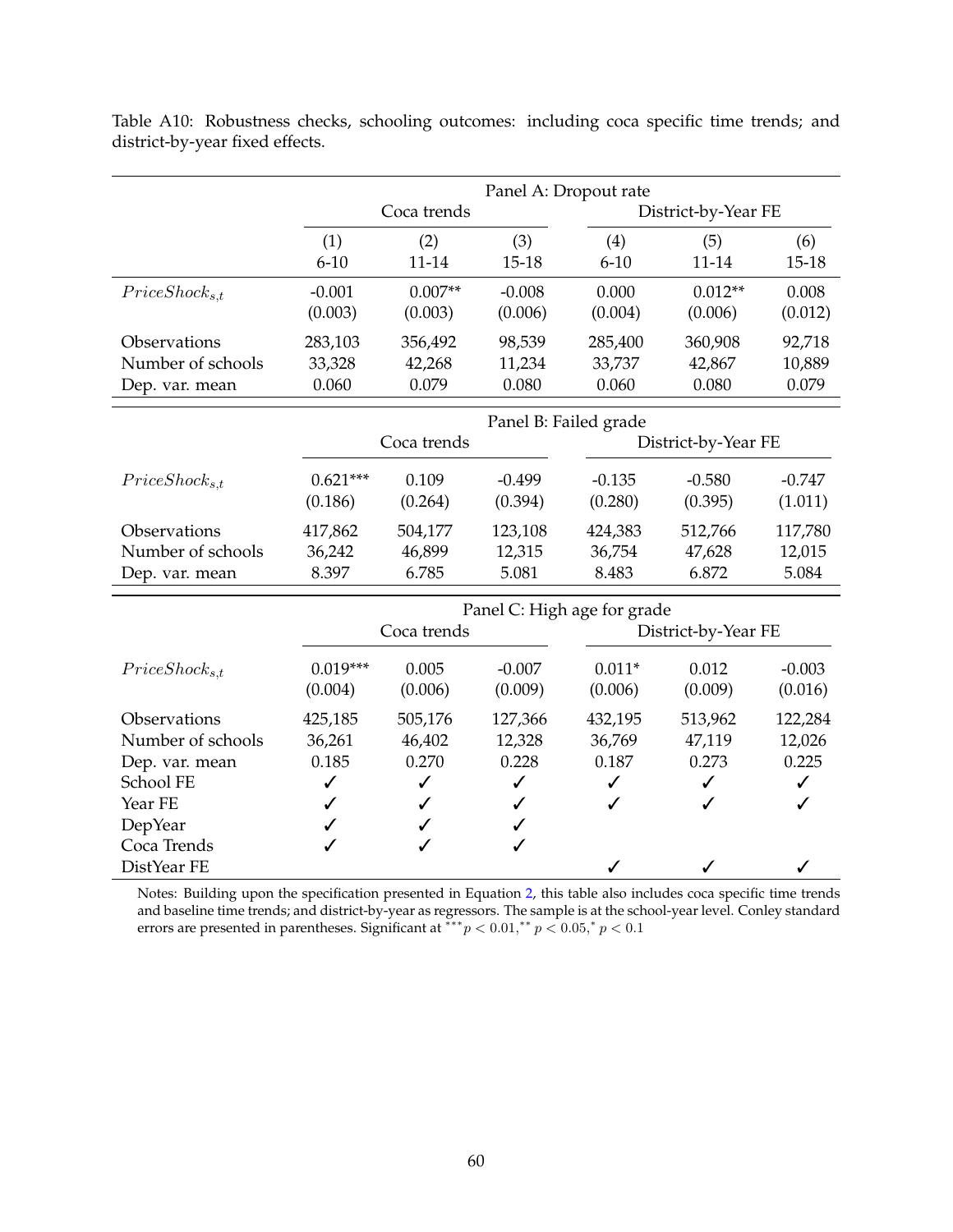### **B.6 Additional analysis: heterogeneity by ages at incarceration**

|                                                        | (1)                  | (2)                  | (3)                                   |
|--------------------------------------------------------|----------------------|----------------------|---------------------------------------|
|                                                        | All crimes           | All crimes           | By age at<br>incarceration            |
| $Price ShockAge6 to 7_{d,c}$                           | 1.029<br>(0.716)     | $-0.308$<br>(0.847)  |                                       |
| $Price ShockAge8 to 9_{d.c}$                           | 1.564*<br>(0.848)    | $1.661**$<br>(0.840) |                                       |
| $Price ShockAge10 to 11_{d.c}$                         | $2.455**$<br>(1.003) | 1.614<br>(1.037)     |                                       |
| Price ShockAge12 to 13 <sub>d.c</sub>                  | 4.559**<br>(1.981)   | 1.972***<br>(0.686)  |                                       |
| $Price ShockAge14 to 15_{d.c}$                         | 7.309**<br>(3.177)   | 1.346**<br>(0.650)   |                                       |
| $Price ShockAge16 to 17_{d.c}$                         | 2.812<br>(2.391)     | 0.293<br>(0.324)     |                                       |
| $Price ShockAge18 to 19_{d,c}$                         |                      | 0.497<br>(0.796)     |                                       |
| $Price ShockAge11 to 14_{d,c} \times 18x19$            |                      |                      | $4.607**$<br>(1.816)                  |
| $Price ShockAge11 to 14_{d,c} \times 20x29$            |                      |                      | $5.401***$<br>(1.853)                 |
| $Price ShockAge11 to 14_{d,c} \times 30x39$            |                      |                      | 0.274<br>(1.428)                      |
| Observations<br>Dep. var. mean                         | 23,853<br>4.565      | 22,028<br>4.256      | 38,541<br>4.360                       |
| Age sample<br>District of birth FE<br>Year of birth FE | 18-30<br>✓<br>✓      | 28-39<br>✓<br>✓      | 18-39<br>$\checkmark$<br>$\checkmark$ |

Table A11: Coca prices during childhood and subsequent criminal behavior

Notes: This table presents the estimates from Equation [3](#page--1-2) where *PriceShock Age*  $x_{d,c}$  is the interaction between the coca suitability in the district of birth and log average coca prices at different ages. Column (1) restricts the sample to those aged 18-30 in the incarceration data. Column (2) restricts the sample to those aged 28-39. Column (3) includes interaction of the main explanatory variable with (mutually exclusive) dummies indicating the current age category of the cohorts. The sample is defined at the district and year of birth level. All specifications control for district and year of birth fixed effects, as well as district specific time trends. Conley standard errors are presented in parentheses. Significant at \*\*\* $p < 0.01$ ,\*\*  $p < 0.05$ ,\*  $p < 0.1$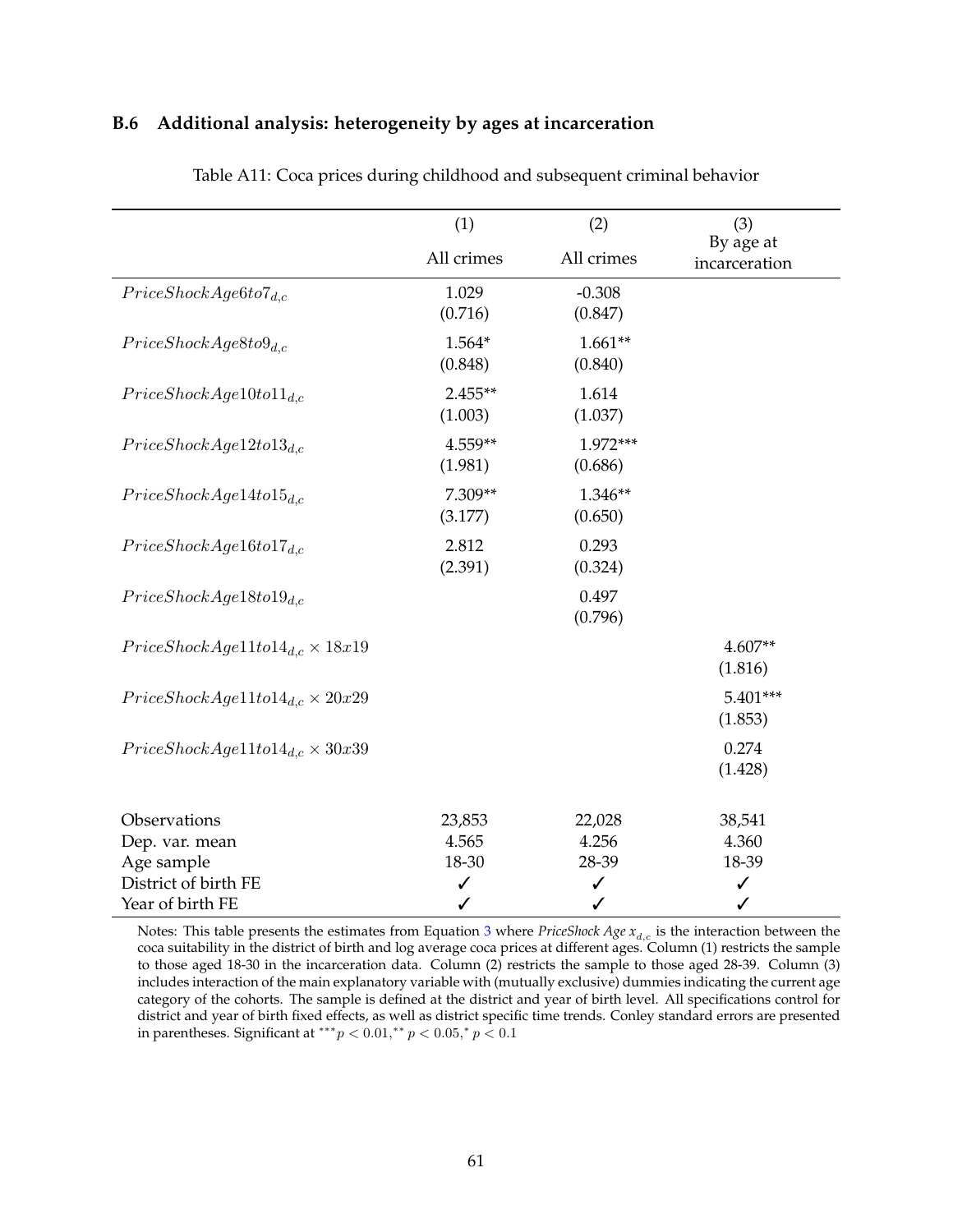### **B.7 Robustness checks: crime**

|                                          | (1)                   | (2)                   | (3)                  | $\left( 4\right)$   | (5)                 |
|------------------------------------------|-----------------------|-----------------------|----------------------|---------------------|---------------------|
| $Price ShockAge11 to 14_{d.c.}$          | $3.405***$<br>(0.907) | $0.129***$<br>(0.033) | $0.007**$<br>(0.003) | 2.878***<br>(1.105) | 3.859***<br>(1.021) |
|                                          |                       |                       |                      |                     |                     |
| Observations                             | 23,853                | 667,884               | 1,295,788            | 23,853              | 23,853              |
| Dep. var. mean                           | 4.565                 | 0.159                 | 0.018                | 4.565               | 4.565               |
| Department by yob FE                     | ✓                     |                       |                      |                     |                     |
| Year of Arrest FE                        |                       | ✓                     |                      |                     |                     |
| District by yob FE                       |                       |                       | √                    |                     |                     |
| Control for victims<br>in civil conflict |                       |                       |                      |                     |                     |
| Control for sentence length              |                       |                       |                      |                     |                     |

Table A12: Robustness checks, coca prices during childhood and subsequent criminal behavior

Notes: This table presents the estimates from Equation [3](#page--1-2) where *PriceShock Age11to14<sub>d,c</sub>* is the interaction of log average price of coca between 11 to 14 years old and coca suitability measure of the district or village of birth. Column (1) further controls for department-by-year fixed effects. The sample is at the district and year of birth level. Column (2) includes year of arrest fixed effects as a regressor. The sample is at the year of birth, year of arrest and district of birth level. Column (3) uses 2016 census to obtain information on the village of birth and classifies the treatment status of the village of birth using the coca density maps. In particular, it replaces the coca suitability measure at the district level with a dummy indicating if the village is located in a coca geographic cell (identified by satellite images). The sample is at the village and year of birth level and allows to include district-by-year fixed effects. Column (4) controls for the number of victims during the civil conflict in each district of birth. Column (5) controls for the average sentence length. The sample in Columns (4) and (5) is at the district and year of birth level. Conley standard errors are presented in parentheses. Significant at \*\*\*  $p < 0.01$ ,\*\*  $p < 0.05$ ,\*  $p < 0.1$ 

## **C Mechanisms**

#### **C.1 Violence, Enforcement and Governance**

In this section, I explore the effect of changes in coca prices on violence and enforcement in order to understand whether exposure to violence during childhood may explain the results on future criminality. First, I briefly review the theoretical and empirical literature. Second, I provide a description of the Peruvian context, which is relevant for understanding whether violence may be driving the main results. Third, I analyze the effects of the high coca prices on short-run violence using different datasets and measures of crime, violence, and conflict. I show that violence did not increase when coca prices increased. Finally, to further understand whether the long-term effects are driven by violence (for example, violence that I am not able to observe with my data), I discuss previous literature on the long-term effects of violence as well as several pieces of evidence from my analysis that suggest that the results could not be mainly driven by violence.

*Literature and background*: from a theoretical point, previous literature has suggested that there could be ambiguous effects on the role of illegal commodity booms on violence [\(Kalyvas](#page--1-3) [2006;](#page--1-3) [Snyder and Duran-Martinez](#page--1-4) [2009;](#page--1-4) [Castillo and Kronick](#page--1-4) [2020;](#page--1-4) [Mesquita](#page--1-5) [2020\)](#page--1-5). The sign of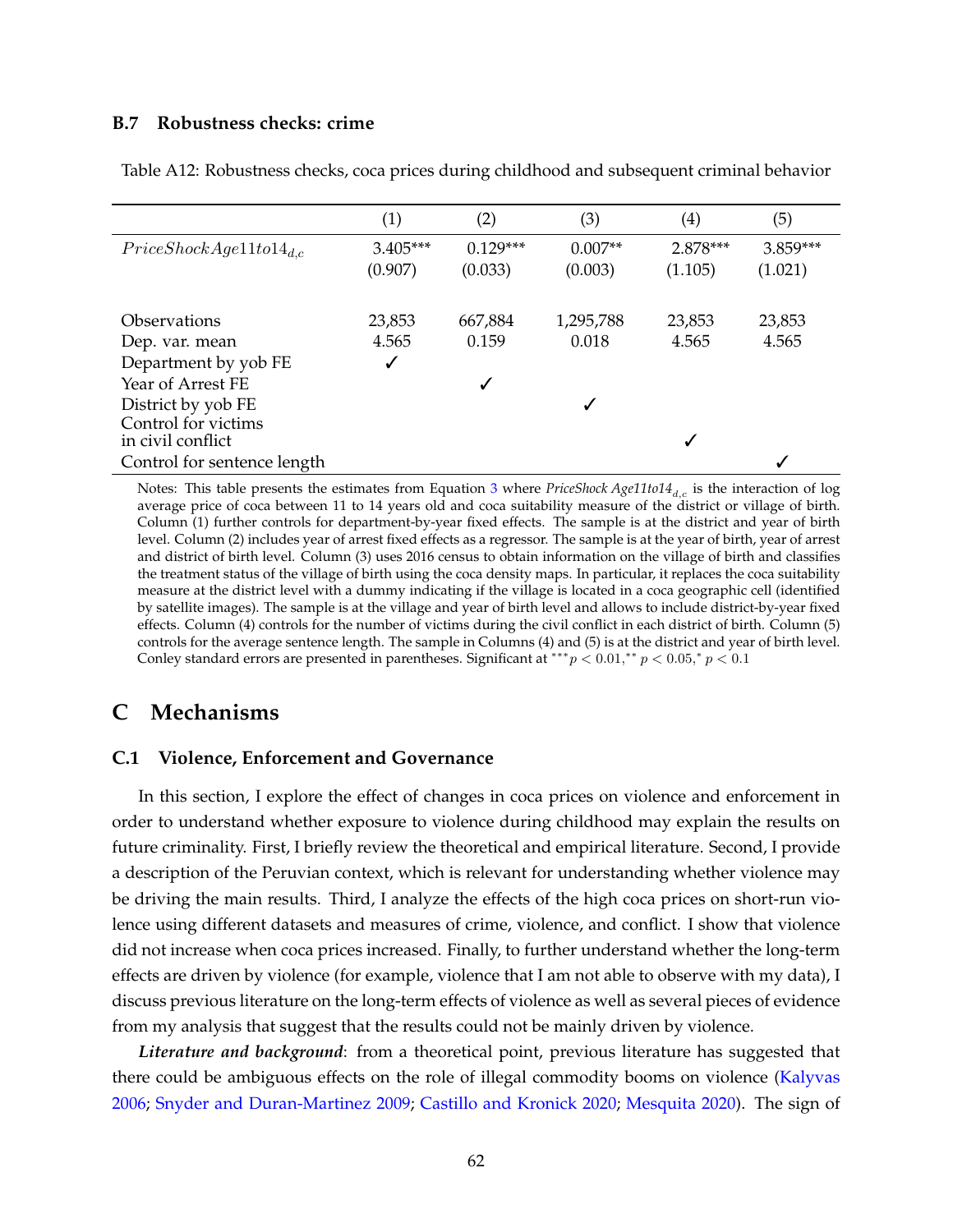the effects mainly depends on the opportunity cost of committing violence, the number of groups competing for the control of the extra resources, and the law enforcement against illegal activity. Hence, the literature distinguishes between four different scenarios. Depending on the scenario, opportunity cost effects are more or less likely to dominate contestation effects, driving a net positive or negative effect on violence [\(Snyder and Duran-Martinez](#page--1-4) [2009;](#page--1-4) [Gehring et al.](#page--1-6) [2020\)](#page--1-6): A. High enforcement and multiple groups competing, B. High enforcement and no competition, C. Low enforcement and multiple groups competing , D. Low enforcement and no competition.

In scenario A, since the contestation effects dominate the opportunity cost of committing violence, we expect shocks to illegal commodities to raise violence. This resource-conflict curse is common in the empirical literature, especially in countries like Colombia [\(Angrist and Kugler](#page--1-7) [2008;](#page--1-7) Mejía et al. [2017;](#page--1-8) [Ibanez and Carlsson](#page--1-9) [2010;](#page--1-9) [Ibanez and Martinsson](#page--1-10) [2013;](#page--1-10) [Wright](#page--1-11) [2016\)](#page--1-11), Mex-ico and El Salvador [\(Dell](#page--1-12) [2015;](#page--1-12) [Sobrino](#page--1-13) [2019;](#page--1-13) [Sviatschi](#page--1-14) [2019\)](#page--1-14).<sup>[72](#page-12-0)</sup> Moreover, in the case of Mexico, [Dell](#page--1-12) [\(2015\)](#page--1-12) shows that while there is an increase in violence from government suppression since 2007, the paper also documents a non-violent equilibrium with extensive drug trafficking before the 2007 election (when there was no government suppression).

On the one hand, scenario B describes dominance and enforcement from the incumbent government. Hence, we expect weak opportunity cost, but also low contestation effects. This case resembles the evidence for Afghan Districts under the rule of the Afghan government [\(Gehring](#page--1-6) [et al.](#page--1-6) [2020\)](#page--1-6). On the other hand, in scenario C, we expect not only a strong contestation, but also strong opportunity costs, since more farmers benefit from higher prices. Thus, opportunity costs offset contestation effects. Finally, scenario D describes a context with low enforcement and lack of contestation. In this case, booms to illegal commodities may reduce the violence, since the opportunity cost effects related to higher prices outperform the weak contestation effects. This case resembles the evidence for Afghan Districts under the rule of the Taliban [\(Gehring et al.](#page--1-6) [2020\)](#page--1-6), and according to my interviews and other anecdotal evidence, it describes the Peruvian context.<sup>[73](#page-12-1)</sup>

The case of Peru during my period of analysis is closer to this last case because of the weak level of law enforcement prevailing then and the lack of competition among armed groups by the time cocaine expanded in the 2000s. This is mainly because the two armed groups (the main one, the Shining Path, which was controlling cocaine production and instigating violent confrontations with state officials, and the Tupac Amaru Revolutionary Movement) had already been defeated by state officials when coca prices increased during my period of analysis [\(Palmer](#page--1-15) [1994;](#page--1-15) [Brienen and](#page--1-16)

<span id="page-12-0"></span> $72$ [When cocaine expanded in Colombia in the 1990s, armed groups were already involved in the ongoing civil](#page--1-16) [conflict: a left-wing guerrilla known as FARC \(the Spanish acronym for Revolutionary Armed Forces of Colombia\)](#page--1-16) [and right-wing paramilitary groups known as AUC \(the Spanish acronym for United Self-Defense Forces of Colombia\).](#page--1-16) [These groups took advantage of the boom and engaged in the coca sector to fund their criminal operations. Following](#page--1-16) [the increase in the cocaine supply, in 1999, the Colombian and the US governments announced a top-down joint strategy](#page--1-16) [to crack down on illegal markets and strengthen the security conditions in the coca-growing regions, known as Plan](#page--1-16) [Colombia. This strategy consisted of such coercive actions as an increased military presence and the aerial spraying of](#page--1-16) coca crops with glyphosate (see Mejía [\(2015\), for a thorough description of Plan Colombia\).](#page--1-16)

<span id="page-12-1"></span> $^{73}$ In these insurgent-controlled districts, the Taliban behaves like a stationary bandit (Sánchez de la Sierra [2020\)](#page--1-18). [They are the only insurgent group controlling the drug trade by providing security to the opium farmers and traffickers](#page--1-16) [in exchange for rents or "taxation."](#page--1-16)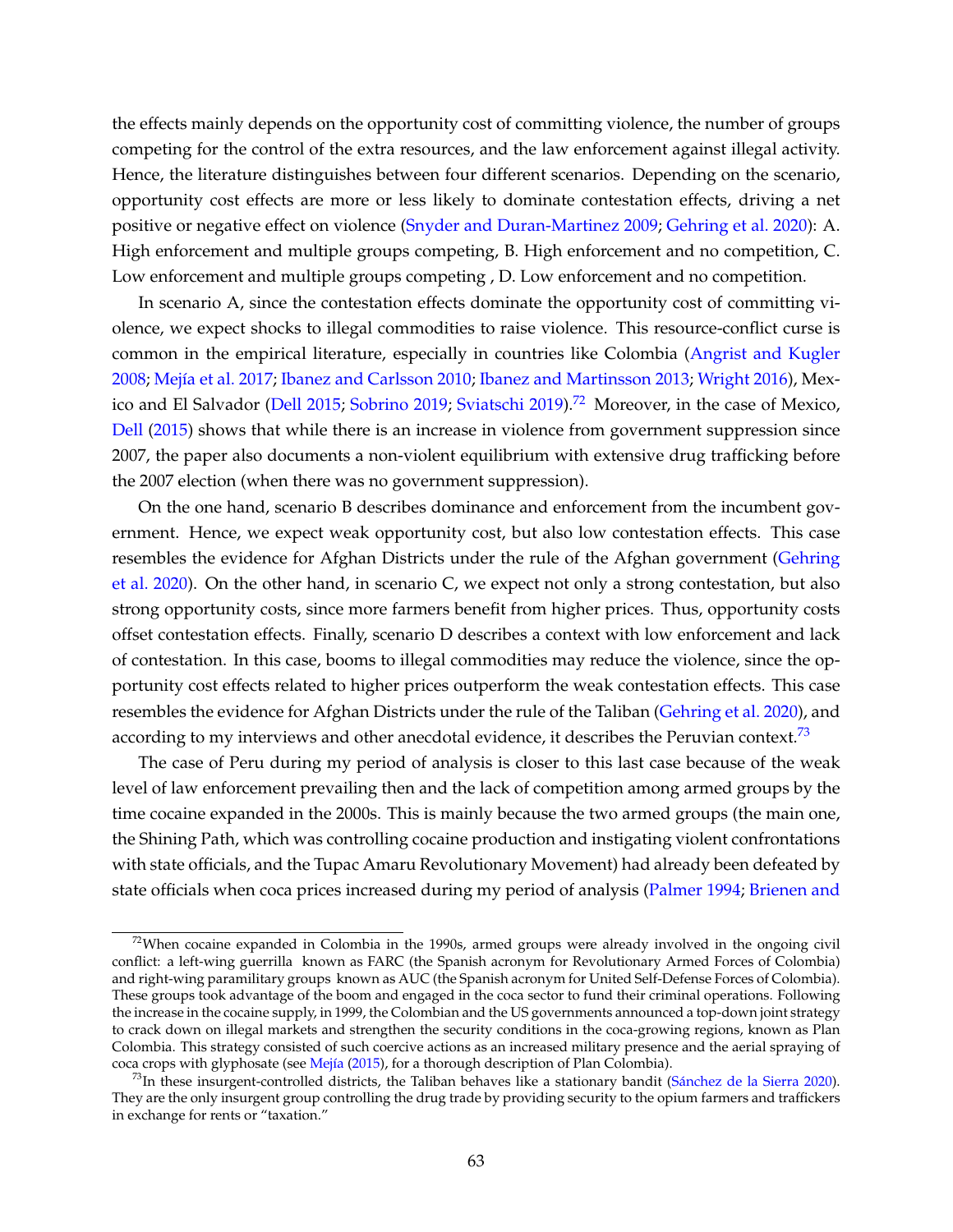[Rosen](#page--1-16) [2015\)](#page--1-16). This was part of the presidents' policy of reducing conflict and armed groups in rural areas.<sup>[74](#page-13-0)</sup> Thus, from mid 1990s to today there have not been large violent confrontations. Furthermore, anecdotal evidence from my field interviews as well as from Peruvian anthropologists and sociologists suggests that drug trafficking today is managed by a few Peruvian family clans (called *firmas*), which are not contesting territory as in the case of Colombian or Mexican cartels. Instead, the *firmas* rely on local networks of long-lasting relationships and operate with the support of the inhabitants and, in most of the cases, the local authorities. Hence, as opposed to the Colombian or Mexican context, the cocaine industry, in either Huallaga Valley or the Peruvian Amazonian Borderlands, has infiltrated all aspects of everyday social relations in the coca-growing commu-nities [\(Van Dun](#page--1-19) [2012,](#page--1-19) [2014,](#page--1-20) [2016;](#page--1-21) [Vizcarra](#page--1-22) [2018,](#page--1-22) [2019\)](#page--1-23).<sup>[75](#page-13-1)</sup> A quote from a coca farmer in Huallaga: "We live peacefully here as long as nobody gets involved with other peoples' businesses. It is not like in the TV shows and movies where you see different cartels fighting and many people being killed. We manage to keep violence low since fighting will only call the attention of authorities and damage the business." In fact, while Colombia had a homicide rate of over 38 per 100,000 inhabitants in 2007 and over 80 at the peak of cocaine production (Policia Nacional de Colombia), Peru has only 3 homicides per 100,000 inhabitants. In Peru, violence has been mainly used, if at all, to enforce contracts.<sup>[76](#page-13-2)</sup> Violent episodes associated with the contestation of territories are scarce due to the relevance of the social bonds between *firmas* and the communities [\(Van Dun](#page--1-19) [2012,](#page--1-19) [2014,](#page--1-20) [2016\)](#page--1-21).

Further, Peru, unlike Colombia, did not have a strong eradication or enforcement policy during the period being studied, which in general tends to increase violence (as seen with the evidence in Mexico and Colombia). In the case of Peru, eradication efforts were only manual and very small in scale. Figure [A4](#page-4-0) presents the number of eradicated coca hectares in Peru and Colombia. It shows that eradication did not increase during the period of analysis, and that it was very small in scale compared to Colombia. The minor eradication efforts in Peru were mainly due to the social mobilization and the bargaining power of *cocalero* peasant movements. Before the 2000s, the central government feared that crackdowns on the coca farms would increase the collaboration between *cocaleros* and Shining Path. Hence, eradication campaigns ceased, and the central government presented itself as an ally of the farmers instead of an enemy, to gain their hearts and minds.

<span id="page-13-0"></span> $74$ Under the Fujimori administration, the struggle against the left-wing insurgent movements through militarization was the primary concern. The capture of Abimael Guzman, head of the Shining Path, resulted in a significant reduction in insurgent activities and the subsequent disintegration of the group due to organizational matters and disagreements among the remaining insurgents [\(Waynee](#page--1-24) [2008\)](#page--1-24).

<span id="page-13-1"></span> $75$  In addition, coca production is not associated with violence in general, given the Peruvian history of the crop, which again is very different from its history in Colombia. In Colombia, the first coca leaf crops were found on the farms and properties of the "emeralds," organizations in charge of controlling the smuggling of emeralds, which already had private security forces. These organizations became the first drug traffickers, forcing Colombian peasants to grow the leaf, replacing their previous crops [\(Escobedo](#page--1-25) [2011\)](#page--1-25). In contrast, the production of coca leaf in Peru is legal if it is grown for medicinal purposes or for chewing the leaves, a traditional practice among indigenous communities. For this reason, coca leaf cultivation dates back to well before the nineteenth century. It was not illegal, but instead represented the cultivation of a plant with high personal and medicinal value for the general population. It was therefore easy for cartels to convince farmers to produce coca without exerting violence or linking it to an illegal activity.

<span id="page-13-2"></span> $^{76}$ Disputes and contestation among local firmas are scarce. According to [\(Van Dun](#page--1-21) [2016\)](#page--1-21), drug barons usually agree on *pactos de caballeros* (gentlemens agreements) that define property rights on the territories.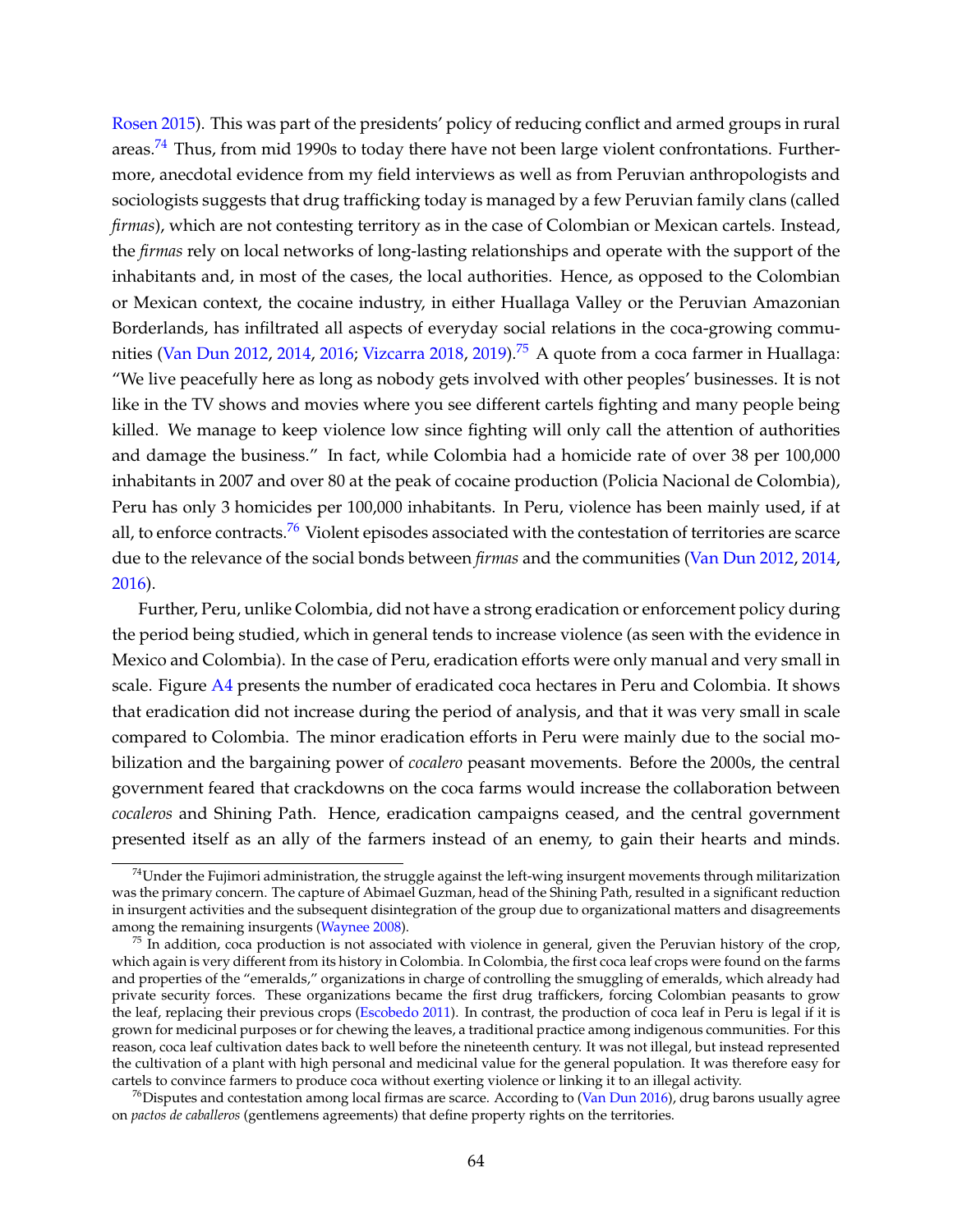Anecdotal evidence suggests, moreover, that the family clans that control the business have preferred not to confront the police and instead pay bribes. As one of my interviewers mentioned: "Peru has long eluded the levels of bloodshed that have fueled displacement and indiscriminate violence in Colombia and Mexico. Peruvian drug traffickers prefer bribes to bullets." Nevertheless, since it is an illegal industry, violence could still occur, for example, as a means of enforcing contracts. Thus, in the following analysis, I estimate the contemporaneous effects of coca prices on violence using different datasets.

*Empirical analysis*: to analyze the effects on enforcement and violence, I use data on 1) the number of officers, 2) the perception of violence, 3) victimization, 4) major criminal records from different sources, and 5) conflict, criminal organizations and terrorist events. I analyze the contemporaneous effects of the coca price shock on these measures.[77](#page-14-0) First, I use data from the *Ministerio del Interior* in Peru on the number of patrolling rural officers per district per year for the period 2004-2014. Second, I use data from the National Registry of Municipalities (RENAMU), which is an administrative registry completed by all the districts of the country on an annual basis since 2001. It contains general information on municipalities, as well as information on human resources, competencies and functions, public infrastructure, and local public services, including citizen security. Among the questions on citizen security, I used the dichotomous question on problems that affect the safety of the district during the year, such as robbery, prostitution, drug trafficking, and terrorism. Third, I use data from the module of victimization and security from the Peruvian National Household Survey (ENAHO), where individuals are asked whether they were victims of any violent crime and whether insecurity or corruption is a main problem in their neighborhood (2002-2017). Fourth, I use confidential data from Affidavit and Veritas which have information on the criminal records of all mayors and candidates in each district in Peru during the period of analysis.

Tables [A13](#page-16-0) to [A14](#page-16-1) present the results. Column (1) and (2) in Table [A13](#page-16-0) show that an increase in coca prices in coca districts did not affect the probability of having police patrols in the district nor did it increase the number of officers. Moreover, I find no evidence that individuals living in coca areas are more likely to perceive drug trafficking, terrorism, and crime as a threat to their own safety as coca prices increase. Table [A14](#page-16-1) also shows that higher coca prices do not increase the likelihood of being a victim of violence in coca districts. Further, results from the survey in Column (2) show that the probability of considering crime the main problem decreases as coca prices increase in coca-suitable districts. This decline could be explained by the opportunity cost channel (when there is a boom in the cocaine sector, there are fewer incentives to be involved in robberies) as well as the fact that the drug business provides some social order and reduces other types of crimes [\(Van Dun](#page--1-20) [2014;](#page--1-20) [Vizcarra](#page--1-23) [2019\)](#page--1-23).<sup>[78](#page-14-1)</sup> While violent crime may not have increased,

<span id="page-14-2"></span>
$$
Y_{d,t} = \beta \underbrace{(PriceCoca_t \times Coca_d)}_{PriceShock_{d,t}} + \alpha_d + \phi_t + \epsilon_{i,d,t}
$$
\n(5)

<span id="page-14-0"></span> $^{77}$ In particular I estimate the following equation:

<span id="page-14-1"></span> $78$ Indiscriminate violence and other types of crime (robbery, kidnapping, extortion, rape, etc.) are harmful to the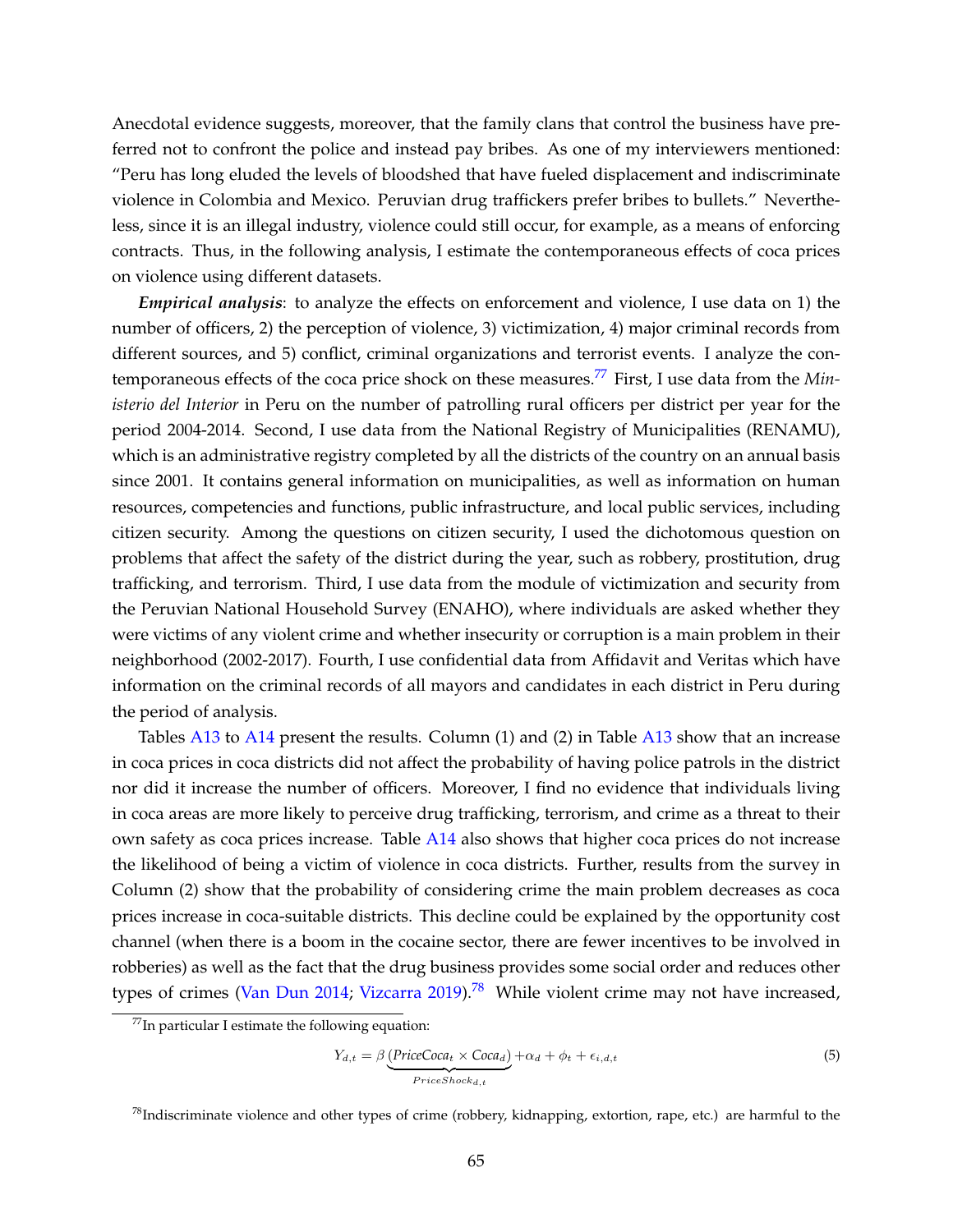it is still possible that because of the coca boom, changes in governance may occur at the local level. However, Columns (3)-(6) in Table [A14](#page-16-1) show that the number of individuals reporting corruption at the district level as a leading problem did not increase due to the increase in coca prices. Moreover, Columns (7) and (8) show the effects on the probability that a municipality has a mayor with a criminal record and of the number of candidates with criminal records. I find no evidence that the rise in coca prices increases the criminality of the mayor and candidates. These results are consistent with the lack of contestation and the degree of alignment between the local governments and the coca sector in the coca-growing communities.<sup>[79](#page-15-0)</sup>

Finally, while the incidence of armed conflict plummeted in 1990, there were still remnants of armed groups in rural areas in Peru, who may have exerted violence due to the boom in coca prices. Thus, to analyze the effects on armed conflict, I used information on the number of terrorist events by department. I used terrorist events because terrorist groups were the ones managing the drug trafficking in the 1980s, and were the ones that historically generated violence and conflict in Peru [\(Palmer](#page--1-15) [1994;](#page--1-15) [Brienen and Rosen](#page--1-16) [2015\)](#page--1-16). Moreover, the measure of terrorist events is the number of armed conflict events. $80$  Thus, I used the variable terrorist events as a proxy of violence to show that it did not increase during the period of the paper (see Figure [A5\)](#page-17-0). Nevertheless, to analyze whether new criminal groups arose and contested the area, following [Sobrino](#page--1-13) [\(2019\)](#page--1-13)'s methodology, I scraped all news that mentioned the presence of a cartel and homicide per district per year since 2002 (when newspapers began to have online editions). Using this proxy, Columns (1)-(3) in Table [A15](#page-17-1) show no change in the number of cartels per district per year when coca prices increased. In addition, I use UCPD-GED data for Peru that has the number of deaths related to conflicts geocoded for the years 1987 to 2017 and I find no increase in the number of deaths due to conflict, ruling out that an increase in the return of coca increased conflict in coca suitable districts (see Columns (4)-(8) in Table [A15\)](#page-17-1).

*Childhood exposure to violence and future criminality*: There could still be a concern that children growing up could be exposed to a type of violence I cannot measure in the datasets presented above. However, existing literature has suggested that the long-term effects of exposure to violence/conflict on human capital and future criminality are concentrated on individuals who were exposed in early childhood (before age 5) whereas I find the effects concentrated in 11-14 years old. $81$  Moreover, Figure [A6](#page-18-0) shows that prices before the age of five do not affect future

functioning of the *firmas*, because they quickly attract the attention of the national authorities and the media. Hence, leaders of *firmas* (also known as *patrones*) use selective violence to maintain tranquility in their communities.

<span id="page-15-0"></span> $79$ Unlike the central government, the independent local parties actively advocated the right to cultivate coca. Beyond that, the mayors and candidates often rely on local *patrones* to fund their political campaigns (see [Van Dun](#page--1-20) [\(2014\)](#page--1-20), for a thorough description of the bonds and relations of *firmas* with mayors and local politicians). The entrenchment of the cocaine industry in the communities and the lack of violence around it therefore makes the entry of violent candidates unlikely.

<span id="page-15-1"></span> $80$ In Peru, the conflict was among the government and the leftist insurgent groups (the Shining Path and the Tupac Amaru Revolutionary Movement). According to the Truth and Reconciliation Commission, the Shining Path has been responsible for most of the casualties during the conflict.

<span id="page-15-2"></span><sup>&</sup>lt;sup>81</sup>See for example [Shaw and Gross](#page--1-26) [\(2008\)](#page--1-27); [Akresh and de Walque](#page--1-27) (2008); [Akresh et al.](#page--1-28) [\(2017\)](#page--1-28); [Leon](#page--1-29) [\(2012\)](#page--1-29); [Duque](#page--1-30) [\(2019\)](#page--1-30); [Couttenier et al.](#page--1-31) [\(2019\)](#page--1-31). Moreover, a recent paper on the Peruvian civil war in the 1980s shows that exposure to civil war in Peru has no effects on future criminality for those who were older than 11 [\(Sara](#page--1-32) [2020\)](#page--1-32).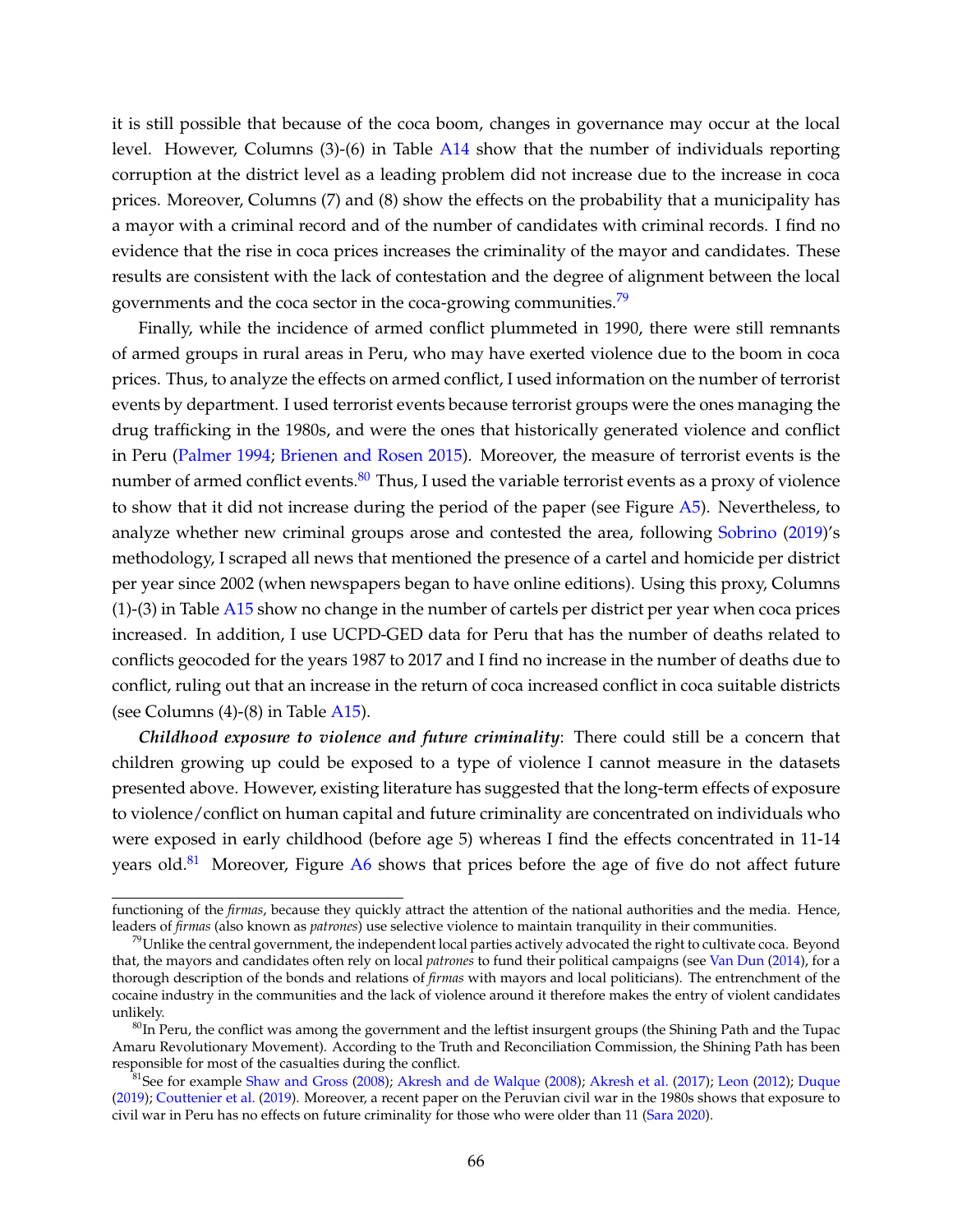criminality.

<span id="page-16-0"></span>

|                            | Police enforcement              |                                 |         | <b>Perceived Safety</b> |         |          |            |
|----------------------------|---------------------------------|---------------------------------|---------|-------------------------|---------|----------|------------|
|                            | $\left( 1\right)$<br>Patrolling | $\left( 2\right)$<br>Patrolling | (3)     | $\left( 4\right)$       | (5)     | (6)      | (7)        |
|                            | $(=1)$                          | officers pc.                    | Robb.   | Gang                    | Narco   | Terror.  | Prost.     |
| $Price Shock_{d,t}$        | 0.400                           | $-0.219$                        | 0.010   | 0.333                   | 0.196   | $-0.082$ | $0.348***$ |
|                            | (0.362)                         | (0.201)                         | (0.381) | (0.318)                 | (0.240) | (0.291)  | (0.133)    |
| <i><b>Observations</b></i> | 19,814                          | 19,814                          | 20,002  | 20,002                  | 20,002  | 20,002   | 20,002     |
| Dep. var. mean             | 0.245                           | 0.340                           | 0.682   | 0.166                   | 0.047   | 0.019    | 0.119      |

Table A13: The effect of coca prices on enforcement and perceived safety

Notes: This table presents the estimates from Equation [5](#page-14-2) on several outcomes. The dependent variable in Column (1) is a dummy variable indicating whether the district has police patrolling in a given year, and in Column (2) is the number of police officers per district and year. In Columns (3)-(7), the dependent variable is a dummy indicating whether the individual considers that in a given year robbery, gang, drug trafficking, terrorism or prostitution as a threat for the local community in the district.  $Price Shock_{d,t}$  is the interaction between log coca prices and the number of coca hectares in the district in 1994. The sample is at the district-year level, and all specifications include district and year fixed effects. Conley standard errors presented in parentheses. Significant at \*\*\* $p < 0.01$ ,\*\* $p <$  $0.05$ ,\*  $p < 0.1$ 

Table A14: Perceived problems; and mayor and candidates criminal records

<span id="page-16-1"></span>

|                     | Perceived problems |              |               |                   |           | Mayor and cand. |              |              |
|---------------------|--------------------|--------------|---------------|-------------------|-----------|-----------------|--------------|--------------|
|                     | (1)                | (2)<br>Crime | (3)<br>Corrup | $\left( 4\right)$ | (5)       | (6)             | (7)<br>Mayor | (8)<br>Cand. |
|                     | Victim             | Prob.        | Prob.         | Bribe.            | $+Corrup$ | -Corrup         | offender     | offender     |
| $Price Shock_{d,t}$ | 0.026              | $-0.256***$  | $-0.040$      | 0.013             | $-0.311*$ | 0.040           | $-0.019$     | 0.065        |
|                     | (0.026)            | (0.062)      | (0.070)       | (0.014)           | (0.171)   | (0.088)         | (0.173)      | (0.315)      |
| Observations        | 13,287             | 11,269       | 12,130        | 10,657            | 8,815     | 8,815           | 6,446        | 6,446        |
| Dep. var. mean      | 0.039              | 0.118        | 0.167         | 0.024             | 0.416     | 0.102           | 0.233        | 0.444        |

Notes: This table presents the estimates from Equation [5.](#page-14-2) In Column (1), the dependent variable is a dummy variable indicating if the respondent was a victim of crime in the district. In Columns (2) and (3), the dependent variable is a dummy variable indicating if the respondent considers crime and corruption as a main problem in the district. In Column (4), the dependent variable indicates whether the respondent has paid a bribe. In Columns (5) and (6), the dependent variable is a dummy variable indicating if the individual considers that corruption has increased or declined in the last year. In Column (7), the dependent variable is a dummy variable indicating if the mayor elected had a criminal record and in Column (2) the dependent variable is the share of election candidates with criminal records.  $Price Shock_{d,t}$  is the interaction between log coca prices and the number of coca hectares in the district in 1994. The sample is at the individual-district-year levell, and all specifications include district and year fixed effects. Conley standard errors are presented in parentheses. Significant at \*\*\*  $p < 0.01$ ,\*\*  $p < 0.05$ ,\*  $p <$ 0.1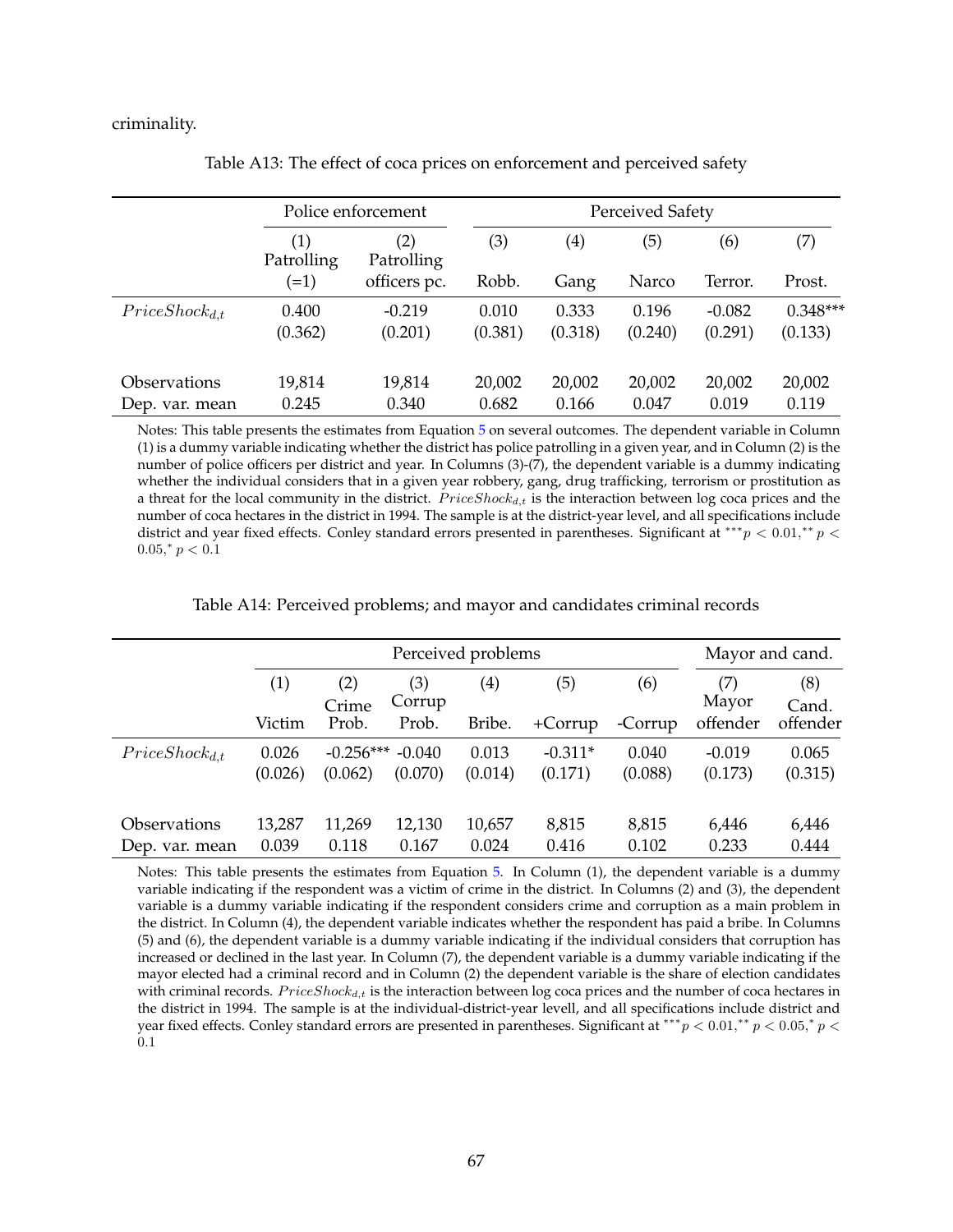Figure A5: Number of terrorist events

<span id="page-17-0"></span>

Table A15: Presence of cartels and homicides; and conflicts and deaths

<span id="page-17-1"></span>

|                            |                           | Cartel violence |             |                          | Deaths and conflicts   |                           |                       |                         |
|----------------------------|---------------------------|-----------------|-------------|--------------------------|------------------------|---------------------------|-----------------------|-------------------------|
|                            | (1)<br>Cartel<br>and Hom. | (2)<br>Cartel   | (3)<br>Hom. | (4)<br>Num.<br>conflicts | (5)<br>Total<br>deaths | (6)<br>Guerilla<br>deaths | (7)<br>Gov.<br>deaths | (8)<br>Civil.<br>deaths |
| $Price Shock_{d,t}$        | $-0.032$                  | $-0.029$        | $-0.003*$   | $-4.312$                 | $-42.675$              | $-42.808$                 | $-36.629$             | $-5.990$                |
|                            | (0.026)                   | (0.025)         | (0.001)     | (4.880)                  | (46.142)               | (46.153)                  | (39.224)              | (6.967)                 |
| <i><b>Observations</b></i> | 18,720                    | 18,720          | 18,720      | 46,775                   | 46,775                 | 46,775                    | 46,775                | 46,775                  |
| Dep. var. mean             | 0.002                     | 0.002           | 0.000       | 0.015                    | 0.118                  | 0.115                     | 0.105                 | 0.014                   |

Notes: The first part of this table presents the estimates from Equation [5.](#page-14-2) The dependent variable for each of these columns uses the number of news related to cartels and homicides per district and year using newspaper data. In particular, Column (1) indicates if there was any news related to homicides and cartel in that year for a particular district; and Columns (2) and (3) indicate the presence of homicide or cartel respectively. The second part presents the estimates from Equation [5.](#page-14-2) The dependent variables in each column are: the number of conflicts (Column 4), total deaths (Column 5), guerrilla deaths (Column 6), government officials deaths (Column 7) and civilian deaths (Column 8).  $Price Shock_{d,t}$  is the interaction between log coca prices and the number of coca hectares in the district in 1994. All specifications include district and year fixed effects. Conley standard errors are presented in parentheses. Significant at \*\*\*  $p < 0.01$ ,\*\*  $p < 0.05$ ,\*  $p < 0.1$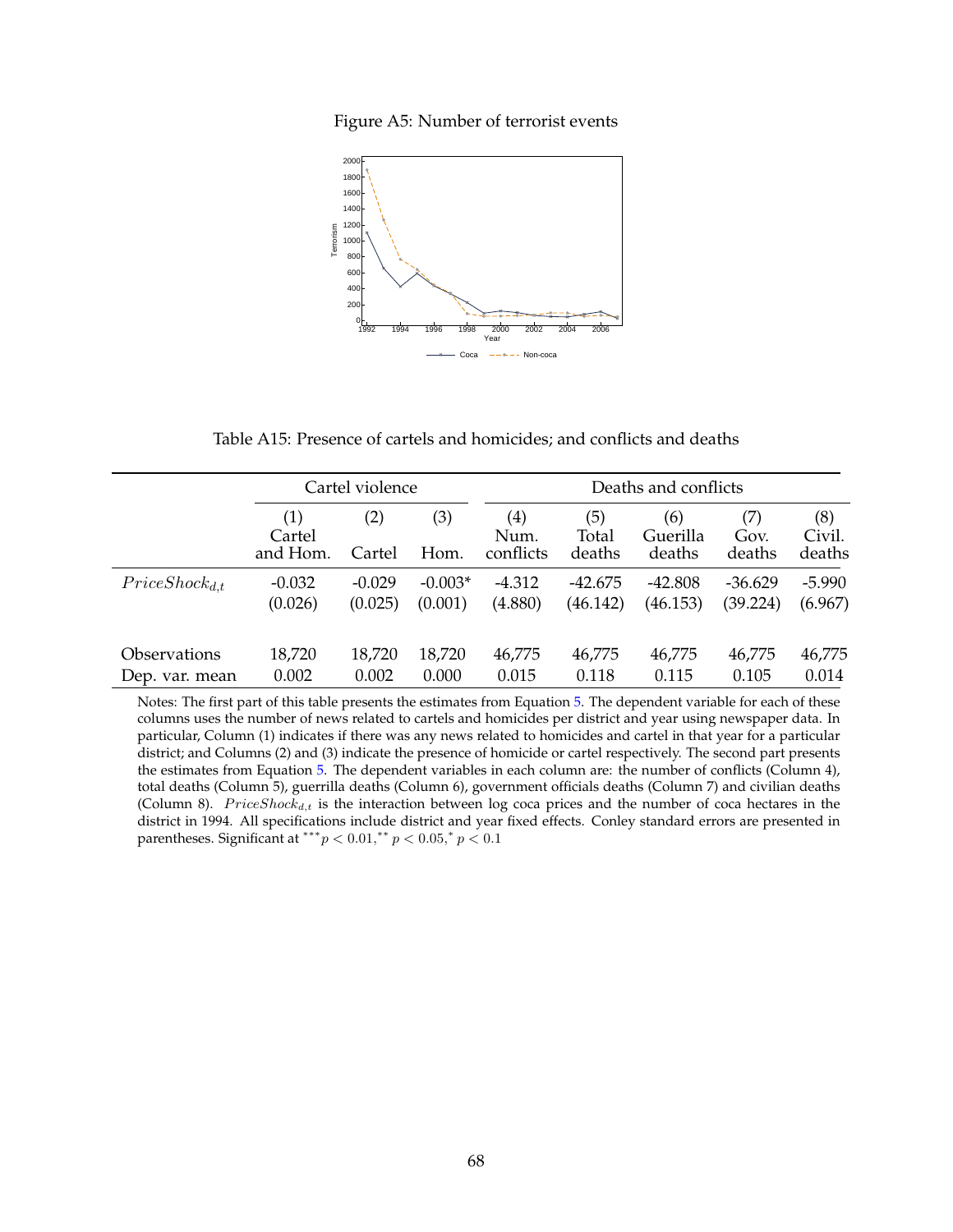Figure A6: Incarceration rate effects by age

<span id="page-18-0"></span>

### **C.2 Supply of Education**

Table A16: The effect of coca prices on the supply of education

|                         |              | (2)                           |
|-------------------------|--------------|-------------------------------|
|                         |              | Log teachers                  |
|                         | Log teachers | with post secundary education |
| $Price Shock_{d,t}$     | $-0.009$     | 0.006                         |
|                         | (0.030)      | (0.031)                       |
| Observations            | 749,621      | 700,122                       |
| Dep. var. mean (levels) | 6.660        | 6.134                         |

Notes: This table presents the estimates from Equation [2](#page--1-1) on the log number of teacher in Column (1) and on the log number of teachers with post secondary education in Column (2). The sample is at the school-year level. All specifications include school and year fixed effects. Conley standard errors are presented in parentheses. Significant at \*\*\*  $p < 0.01$ ,\*\*  $p < 0.05$ ,\*  $p < 0.1$ 

#### **C.3 Migration**

As discussed in Section [5.1.3,](#page--1-33) migration could bias my results if high coca prices alter the composition of out-migrants in highly coca-suitable areas. For example, higher coca prices may deter poorly educated and criminal-type families from migrating, but have no impact on the migration decisions of highly educated families. Thus, the average criminality of non-migrants would then increase due to the reduced out-migration of criminal or poorly educated families.

To analyze the extent to which migration may be affecting the results, I conducted the following analysis. First, I test whether higher coca prices between the ages 11 to 14 increase the size of the sample cohort. I estimate the same model as in the long-term analysis in specification [3.](#page--1-2) There is no evidence that cohort size responds positively to changes to coca prices at the key ages of exposure. In fact, the specification finds a small non-significant decline in cohort size (Column 1 in Table [A17\)](#page-20-0). Second, to test out-migration, I directly estimate how contemporaneous coca prices may have affected the proportion of migrants (people who left per district by year) in coca-suitable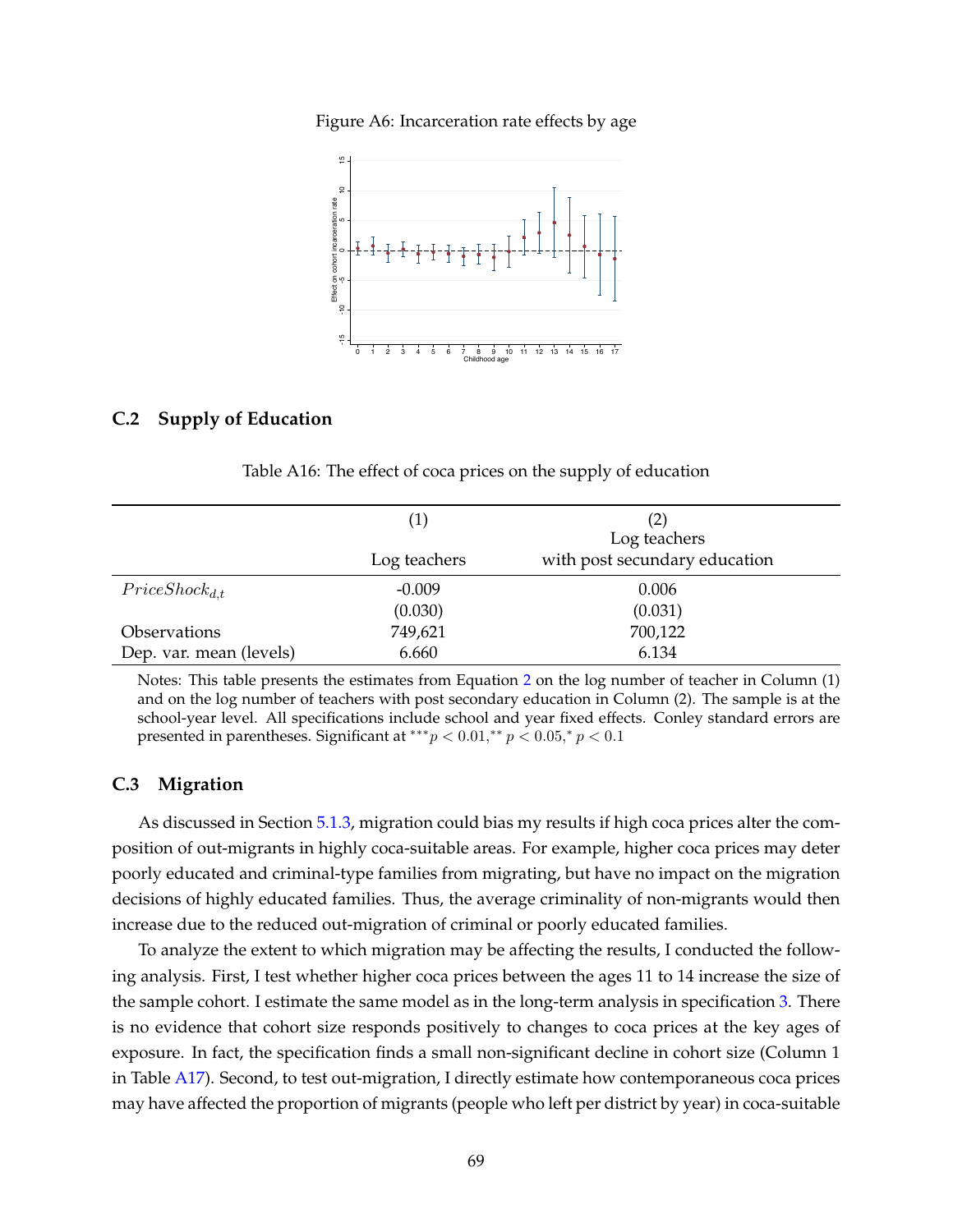districts using the ENCO survey. This survey asks about the number of people in the family who left per year of migration. I can also, using ENCO, get an estimate of the number of people who left by year of birth by district and analyze the effect of coca prices at key ages of exposure on the probability of migrating out of the district by cohort. To test this hypothesis, I replace cohort incarceration with cohort out-migration in specification [3.](#page--1-2) Columns (2) and (3) in Table [A17](#page-20-0) present the results and show no effects on out-migration.

In addition, I also test how in-migration may generate heterogeneity in the impact of high coca prices in highly coca-suitable areas. At the extreme, if the cocaine sector only employs migrants, then higher coca prices should have no impact on the local children (children born in the affected district). Column (1) in Table [A18](#page-20-1) tests this hypothesis using the household surveys, for which I have information on the migrant status of individuals. In particular, I am able to determine whether the individual was born in the district of the interview or came from another district. Thus, I restrict the analysis to non-migrants, and I still find effects on child labor, suggesting that the results are not entirely driven by migrant families.

Next, I also test whether negatively selected families that may have decided to stay due to the increase in coca prices explain all of the effects on child labor. I test this by analyzing the effects on children of non-migrant parents who have low levels of education attainment. Column (2) shows that, among non-migrants, there are no differential effects on child labor for children whose parents are poorly educated. Further, to provide evidence that non-migrants are not a selected sample affected by coca prices, I also test directly how coca prices in coca suitable districts may affect the proportion of non-migrant families and I find no significant effects in Column (3). Moreover, I do not find differential effects on migration based on the parent's education. These results are in line with the results from the household fixed effects specification, which also deals with the negative selection of families. $82$ 

#### **C.4 General human capital channel**

As discussed in Section [5.2.2,](#page--1-34) it could be the case that criminality effects are merely driven by a reduction in human capital independently of children working on illegal activities and gaining criminal capital. In this section, I address this mechanism in the following way. First, I further estimate the effects on crimes where a decline in general human capital is more likely to have an effect. Second, I estimate the effects on child labor and criminality for other relevant commodities in Peru. Third, I study the characteristics of compliers to shed light on whether those affected by the shock have characteristics that are related to working in the cocaine industry as children.

<span id="page-19-0"></span> $82$ In addition, using incarceration data I also examine whether incarcerated individuals who were exposed to price changes in their early teens were more or less likely to migrate (using as proxy the location of jails) and whether this probability differed by individuals' observable characteristics such as education and occupation. In particular, I estimate the effects of high coca prices on migration as well as interactions between coca prices and the individual's education and occupation. Overall, I find no evidence that the probability of migrating is associated with changes in coca prices during childhood (for brevity these estimates are not shown). Moreover, I do not find differential responses across individuals, for instance, those in jail who have less than primary education or were unemployed are not less likely to migrate in response to changes in coca prices in their childhood.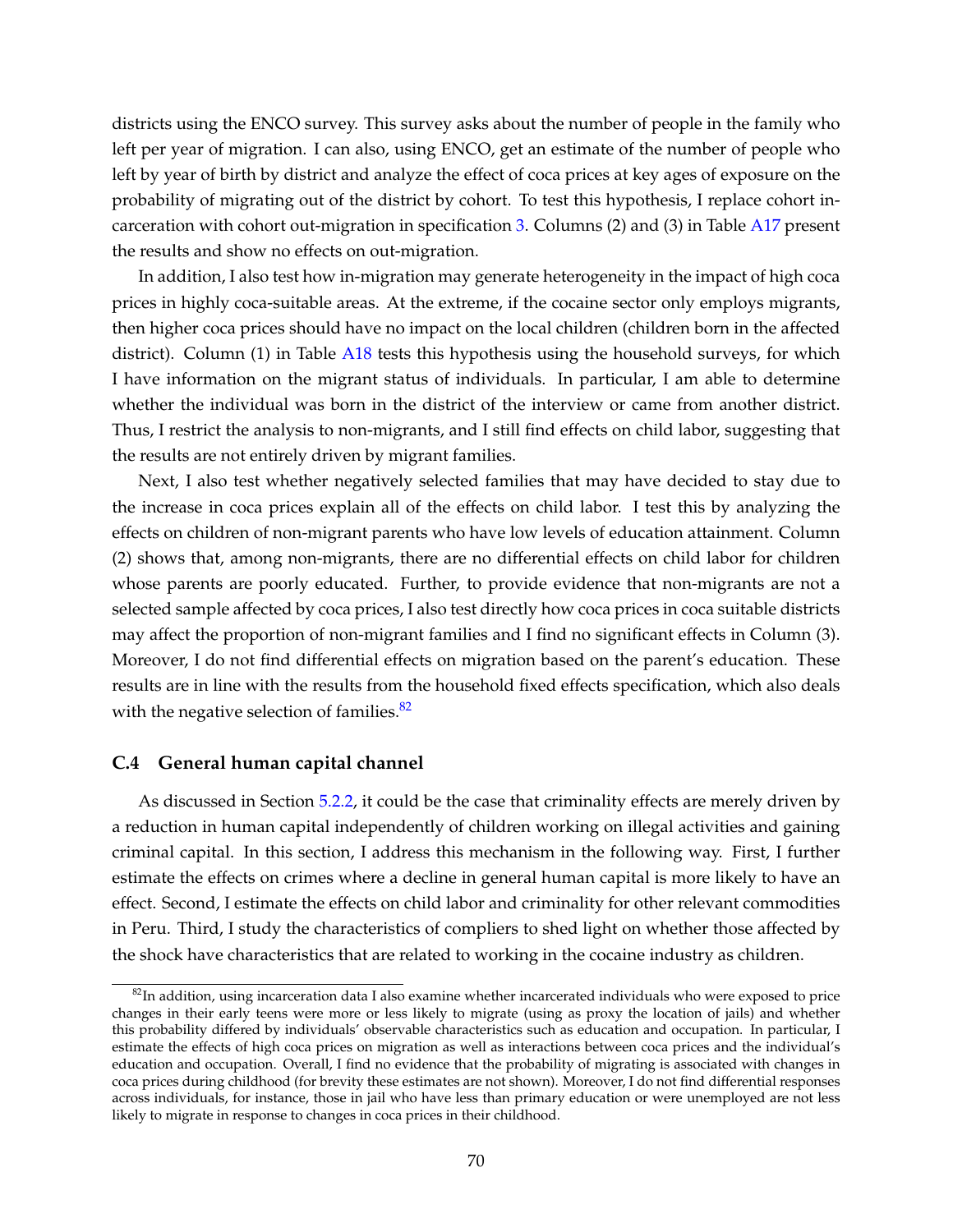<span id="page-20-0"></span>

|                                | $\left( 1\right)$<br>Log Cohort<br>size | (2)<br>Cohort<br>out-migration | (3)<br>Contemporaneous<br>out-migration |
|--------------------------------|-----------------------------------------|--------------------------------|-----------------------------------------|
| $Price ShockAge11 to 14_{d,c}$ | $-0.051$<br>(0.064)                     | 0.169<br>(0.159)               |                                         |
| $Price Shock_{d,t}$            |                                         |                                | 0.106<br>(0.146)                        |
| <i><b>Observations</b></i>     | 23,853                                  | 23,777                         | 21,952                                  |

#### Table A17: Coca price shocks and migration

Notes: Columns (1) and Columns (2) present the estimates from Equation [3](#page--1-2) on the log of the cohort size and the number of people who left by year of birth in each district. Column (3) presents the estimates from Equation [5](#page-14-2) on the number of people in the family that left per year of migration and district. All specifications include district and year fixed effects. Conley standard errors are presented in parentheses. Significant at \*\*\*  $p < 0.01$ ,\*\*  $p < 0.05$ ,\*  $p <$ 0.1

<span id="page-20-1"></span>

|                                                         | (1)        | (2)              | (3)         | (4)              |
|---------------------------------------------------------|------------|------------------|-------------|------------------|
|                                                         | Labor      | Labor            | Non-migrant | Non-migrant      |
| $Price Shock_{d,t}$                                     | 0.198      | 0.186            | $-0.107$    | $-0.124$         |
|                                                         | (0.167)    | (0.168)          | (0.106)     | (0.112)          |
| $Price Shock_{d,t} \times 11x14$                        | $0.148***$ | $0.132***$       | 0.008       | 0.006            |
|                                                         | (0.042)    | (0.045)          | (0.022)     | (0.030)          |
| $Price Shock_{d,t} \times HighE du Parent$              |            | 0.037<br>(0.038) |             | 0.039<br>(0.036) |
| $Price Shock_{d,t} \times HighE du Parent \times 11x14$ |            | 0.036<br>(0.052) |             | 0.002<br>(0.033) |
| <i><b>Observations</b></i>                              | 185,517    | 185,517          | 401,107     | 401,107          |
| Dep. var. mean                                          | 0.449      | 0.449            | 0.663       | 0.663            |
| Sample                                                  | Non-migr.  | Non-migr.        | All sample  | All sample       |

#### Table A18: Coca price shocks and migration

Notes: This table presents the estimates of Equation [1](#page--1-0) in Columns (1) and (2) keeping only non-migrant families. For these specifications, the dependent variable is labor participation (whether an individual in a given district-year had worked in the previous week). In Columns (3) and (4), the dependent variable is a dummy variable indicating whether an individual was born in the district of the interview.  $Price Shock_{d,t}$  is the interaction between log coca prices and the number of coca hectares in the district in 1994.  $11x14$  is a dummy variable corresponding to the ages 11 to 14.  $HighEduParent$  is a dummy variable indicating whether the head of the household has more than a high school education. The sample is at the individual-household-year level. All specifications include district and year fixed effects. Conley standard errors are presented in parentheses. Significant at \*\*\*  $p < 0.01$ ,\*\*  $p < 0.05$ ,\*  $p < 0.1$ 

*General human capital specific crimes*: Table [A19](#page-21-0) presents the results for the type of crimes that are more likely to be affected by the general human capital mechanism and for homicides where this mechanism is less likely to play a role. I find that the price shock has no effect for property and white collar crimes. Moreover, the effects are positive and significant for homicides,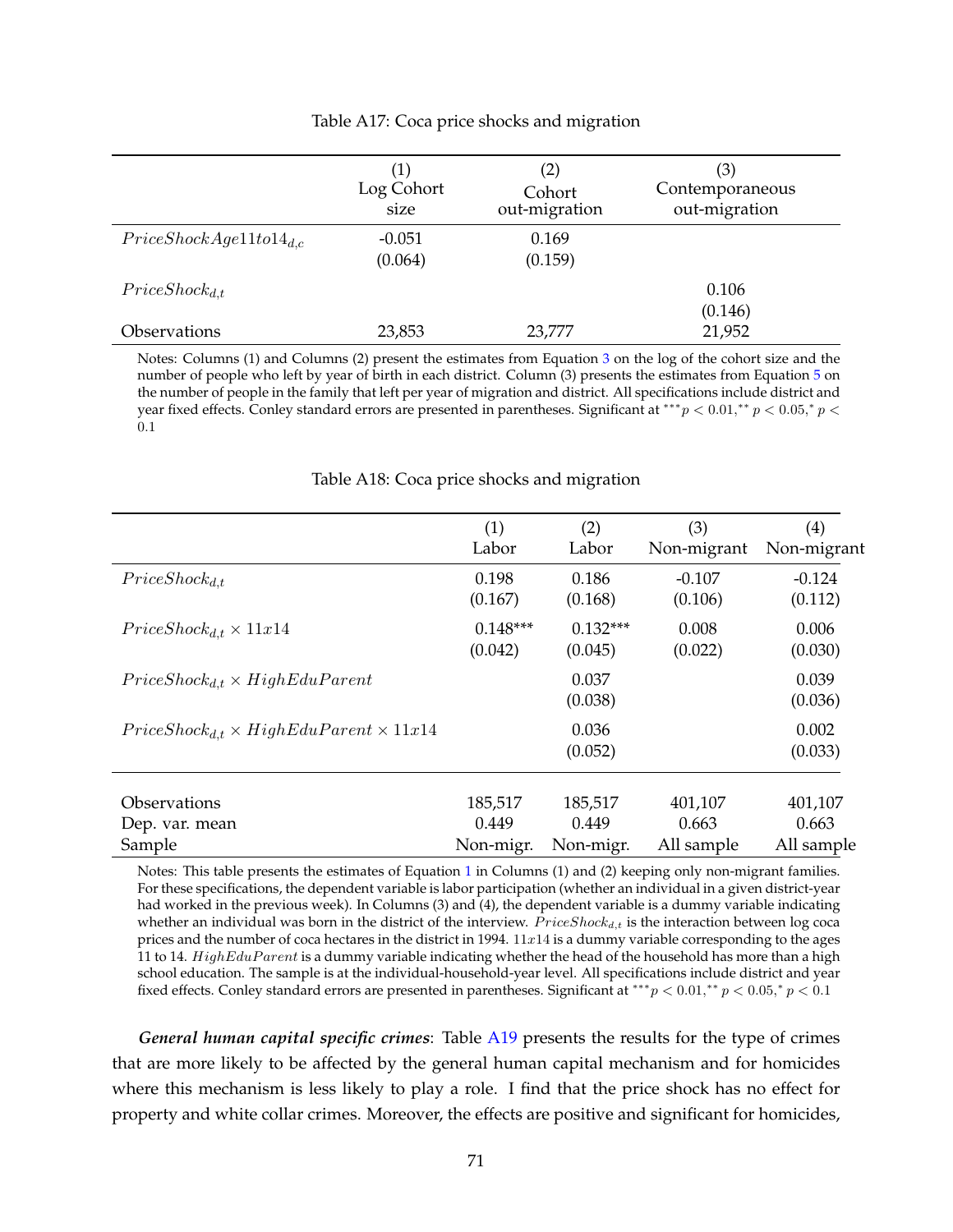which are crimes specific to the cocaine industry.

<span id="page-21-0"></span>

|                                | (1)<br>Property<br>Crimes | (2)<br><b>White Collar</b><br>Crimes | (3)<br>Homicides      |  |
|--------------------------------|---------------------------|--------------------------------------|-----------------------|--|
| $Price ShockAge11 to 14_{d.c}$ | 0.068<br>(0.113)          | $-0.025$<br>(0.097)                  | $0.252***$<br>(0.076) |  |
| Observations<br>Dep. var. mean | 23,853<br>0.231           | 23,853<br>0.142                      | 23,853<br>0.289       |  |

Table A19: Other crimes

Notes: This table presents the estimates from Equation [3](#page--1-2) where *PriceShock Age11to14<sub>dc</sub>* is the interaction of log average price of coca between 11 to 14 years old and the coca suitability measure of the district or village of birth. The dependent variable is the propensity to crime of a cohort in a given district by different types of crime. The sample is defined at the district of birth and year of birth level. All specifications include district of birth and year of birth fixed effects. Conley standard errors are presented in parentheses. Significant at \*\*\*  $p < 0.01$ ,\*\*  $p < 0.05$ ,\*  $p <$ 0.1

*Shocks to coca in the legal sector*: I exploit shocks to coca in the legal sector for two main reasons. First, the first stages of production are exactly the same as in coca for the illegal sector. However, in these areas, there is no processing of coca into cocaine paste and thus, less likely that children will be in involved in the illegal chain of production and gain relevant criminal capital. Second, prices in the legal sector follow trends similar to those followed by the coca price in the illegal sector (but at different levels). By looking at the data on coca prices in the legal sector since 1998, we can see that the trends are very similar (see Figure [A7](#page-21-1) below), allowing me to exploit shocks to the illegal sector. Tables [A20](#page-22-0) and [A21](#page-22-1) show a significant increase in child labor and dropout rates at the key ages of exposure 11-14. For an average coca district when prices double, child labor increases by about 30% in the legal sector. However, as shown in the main paper, there is no increase in future criminality for individuals born in districts where coca production is legal.

<span id="page-21-1"></span>Figure A7: Coca prices in the legal sector

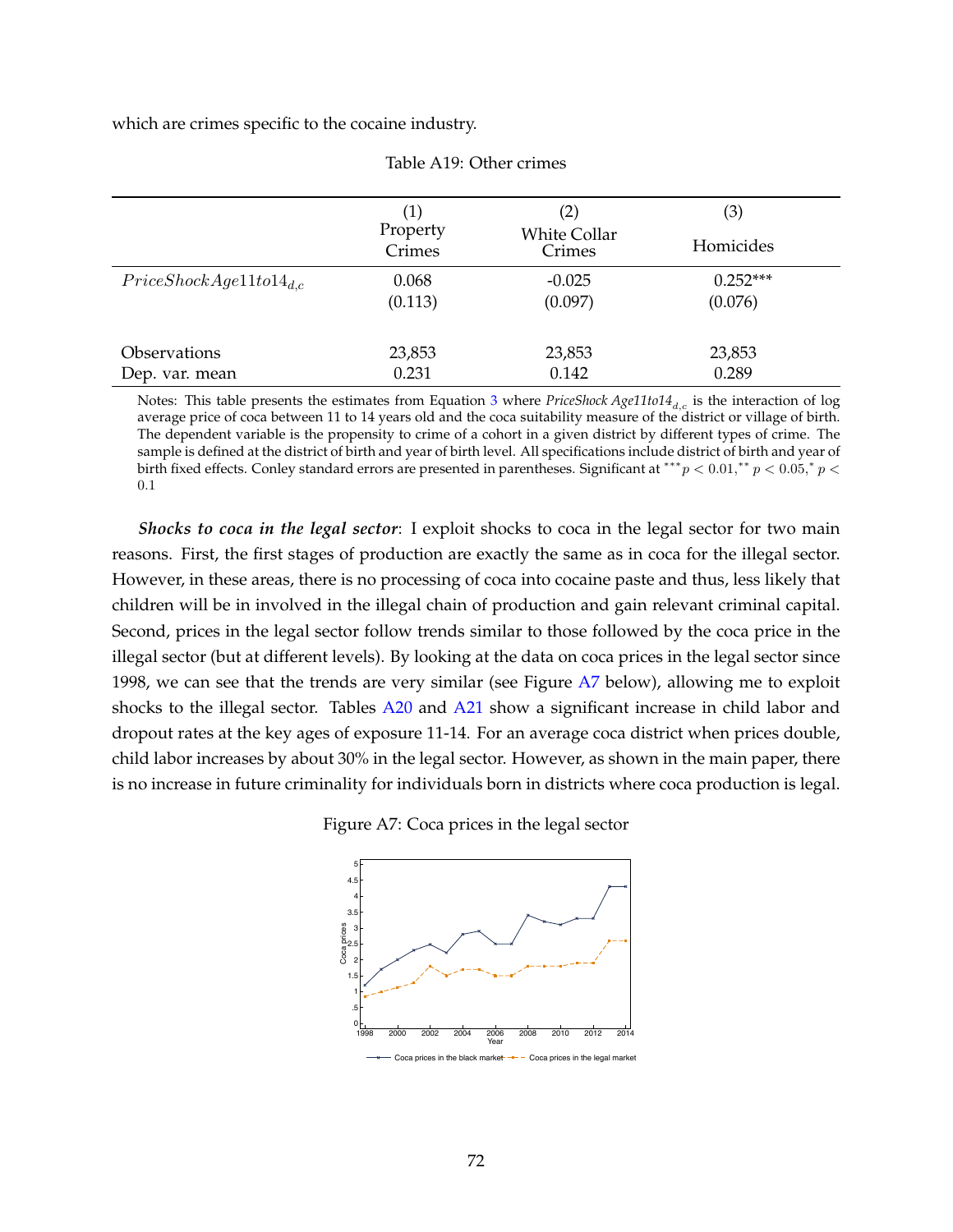<span id="page-22-0"></span>

|                          | (1)        |  |
|--------------------------|------------|--|
|                          | Labor      |  |
| $Price Shock_{d,t}$      | $0.178**$  |  |
|                          | (0.076)    |  |
| $LegalCoca \times 6x10$  | $0.110***$ |  |
|                          | (0.043)    |  |
| $LegalCoca \times 11x14$ | $0.232***$ |  |
|                          | (0.049)    |  |
| $LegalCoca \times 15x18$ | $0.132*$   |  |
|                          | (0.072)    |  |
|                          |            |  |
| Observations             | 412,026    |  |
| Number of districts      | 1,469      |  |
| Dep. var. mean           | 0.369      |  |

Table A20: Child labor and price shock in coca legal districts

Notes: This table presents the estimates from Equation [1.](#page--1-35)  $Price Shock_{d,t}$  is the interaction between log coca prices and the number of coca hectares in districts that produce coca for the legal sector.  $6x10$ ,  $11x14$  and  $15x18$  are dummy variables corresponding to each age bin. The omitted category is the age 19 to 21. It includes district and year fixed effects. The dependent variable is labor participation (whether an individual in a given district-year had worked in the previous week). This specification includes district and year fixed effects. Conley standard errors are presented in parentheses. Significant at \*\*\*  $p < 0.01$ ,\*\*  $p < 0.05$ ,\*  $p < 0.1$ 

<span id="page-22-1"></span>

|                            |                       | Dropout rate          |                     |  |
|----------------------------|-----------------------|-----------------------|---------------------|--|
|                            | (1)<br>$6 - 10$       | $\rm(2)$<br>11-14     | (3)<br>$15 - 18$    |  |
| $Price Shock_{s,t}$        | $0.011***$<br>(0.004) | $0.010***$<br>(0.004) | $-0.000$<br>(0.005) |  |
| <i><b>Observations</b></i> | 287,629               | 362,130               | 100,039             |  |
| Number of schools          | 33,849                | 42,933                | 11,385              |  |
| Dep. var. mean             | 0.060                 | 0.080                 | 0.080               |  |

#### Table A21: Dropout and price shock in coca legal districts

Notes: This table presents the estimates from Equation [2,](#page--1-1) where  $Price Shock_{s,t}$  is the interaction of coca prices and the coca density associated with the school in legal coca districts. The dependent variable is the proportion of students that drop out from school in a given level of education. In line with the evidence presented in Section [2.2,](#page--1-36) Columns (1)-(3) present the analysis for different levels of education: primary school (ages 6-10), the transition between primary and secondary education (ages 11-14), and last years of secondary education (ages 15-18). All specifications include school and year fixed effects. Conley standard errors are presented in parentheses. Significant at \*\*\* $p < 0.01$ ,\*\* $p < 0.05$ ,\* $p < 0.1$ 

*Shocks to other commodities*: Table [A22](#page-23-0) presents the impacts on dropout rates of price changes in sugar, cotton, cacao, coffee and gold. In particular, shocks to gold increase the dropout rate from school at the key ages of exposure 11-14, consistent with previous results in Table [A2](#page-2-0) showing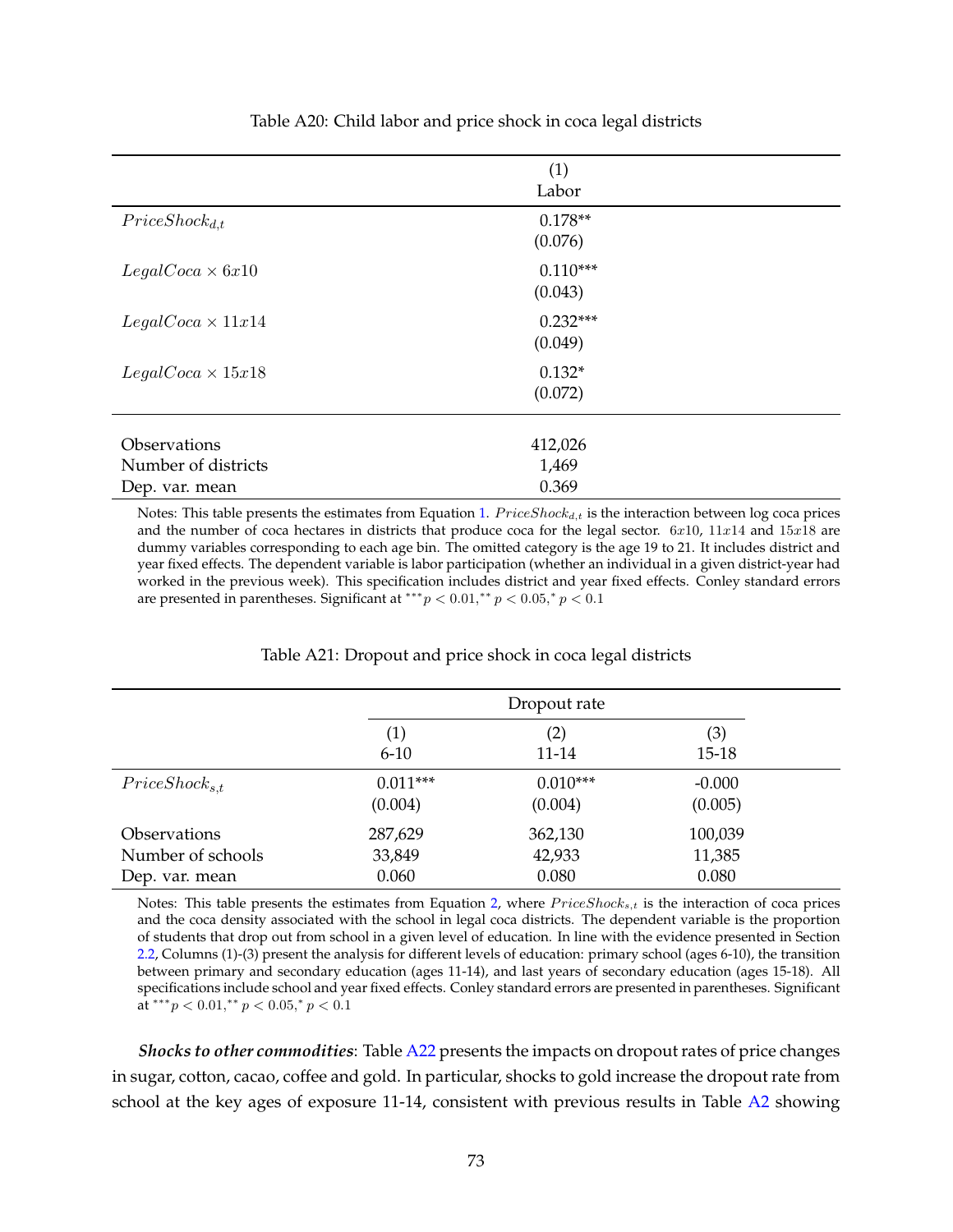an increase in child labor in gold districts. However, when looking at incarceration rates, I find that none of the shocks increase future criminality (Table [5\)](#page--1-35). These results suggest that future criminality may not be fully explained by just a reduction in human capital.

<span id="page-23-0"></span>

|                                 |          | Dropout rate |           |
|---------------------------------|----------|--------------|-----------|
|                                 | (1)      | (2)          | (3)       |
|                                 | $6 - 10$ | 11-14        | $15 - 18$ |
| $Price Shock_{s,t}$             | $-0.000$ | $0.007**$    | $-0.006$  |
|                                 | (0.003)  | (0.003)      | (0.006)   |
| $GoldPrice Shock_{s,t}$         | 0.000    | $0.002*$     | 0.000     |
|                                 | (0.001)  | (0.001)      | (0.002)   |
| $Cof feePrice Shock_{s,t}$      | 0.000    | $-0.000$     | $-0.000$  |
|                                 | (0.000)  | (0.000)      | (0.000)   |
| CacaoPrice Shock <sub>s.t</sub> | 0.000    | 0.000        | $-0.000$  |
|                                 | (0.000)  | (0.000)      | (0.000)   |
| $CottomPrice Shock_{s,t}$       | $-0.000$ | $-0.001*$    | 0.000     |
|                                 | (0.000)  | (0.000)      | (0.000)   |
| $SugarPrice Shock_{s,t}$        | 0.000    | 0.000        | $-0.000$  |
|                                 | (0.000)  | (0.000)      | (0.000)   |
| <i><b>Observations</b></i>      | 287,629  | 362,130      | 100,039   |
| Number of schools               | 33,849   | 42,933       | 11,385    |
| Dep. var. mean                  | 0.060    | 0.080        | 0.080     |

Table A22: The effects of price shocks to other commodities on dropout rates

Notes: Building upon the specification presented in Equation [2,](#page--1-1) this table also includes price shocks to other commodities such as gold, coffee, cacao, cotton and sugar. The dependent variable is the proportion of students that drop out from school in a given level of education. In line with the evidence presented in Section [2.2,](#page--1-36) Columns (1)-(3) present the analysis for different levels of education: primary school (ages 6-10), the transition between primary and secondary education (ages 11-14), and last years of secondary education (ages 15-18). The sample is at the school-year level. All specifications include school and year fixed effects. Conley standard errors are presented in parentheses. Significant at \*\*\*  $p < 0.01$ ,\*\*  $p < 0.05$ ,\*  $p < 0.1$ 

*Compliers characteristics*: to gain insight into whether individuals who are more likely to be incarcerated due to high coca prices during childhood (i.e. compliers) were the ones who were affected by child labor in coca farms, I investigate the labor, schooling, and family characteristics of offenders. I can compute the proportion of compliers who have characteristic  $X$  using two-stage least squares:

$$
D_{c,d} = \phi \text{Treated}_{c,d} + \kappa_d + \nu_c + \pi_d c + \chi_t + \mu_{c,d} \tag{6}
$$

<span id="page-23-1"></span>
$$
X_{c,d} \times D_{c,d} = \beta D_{c,d} + \alpha_d + \delta_c + \sigma_d c + \gamma_t + \epsilon_{c,d} \tag{7}
$$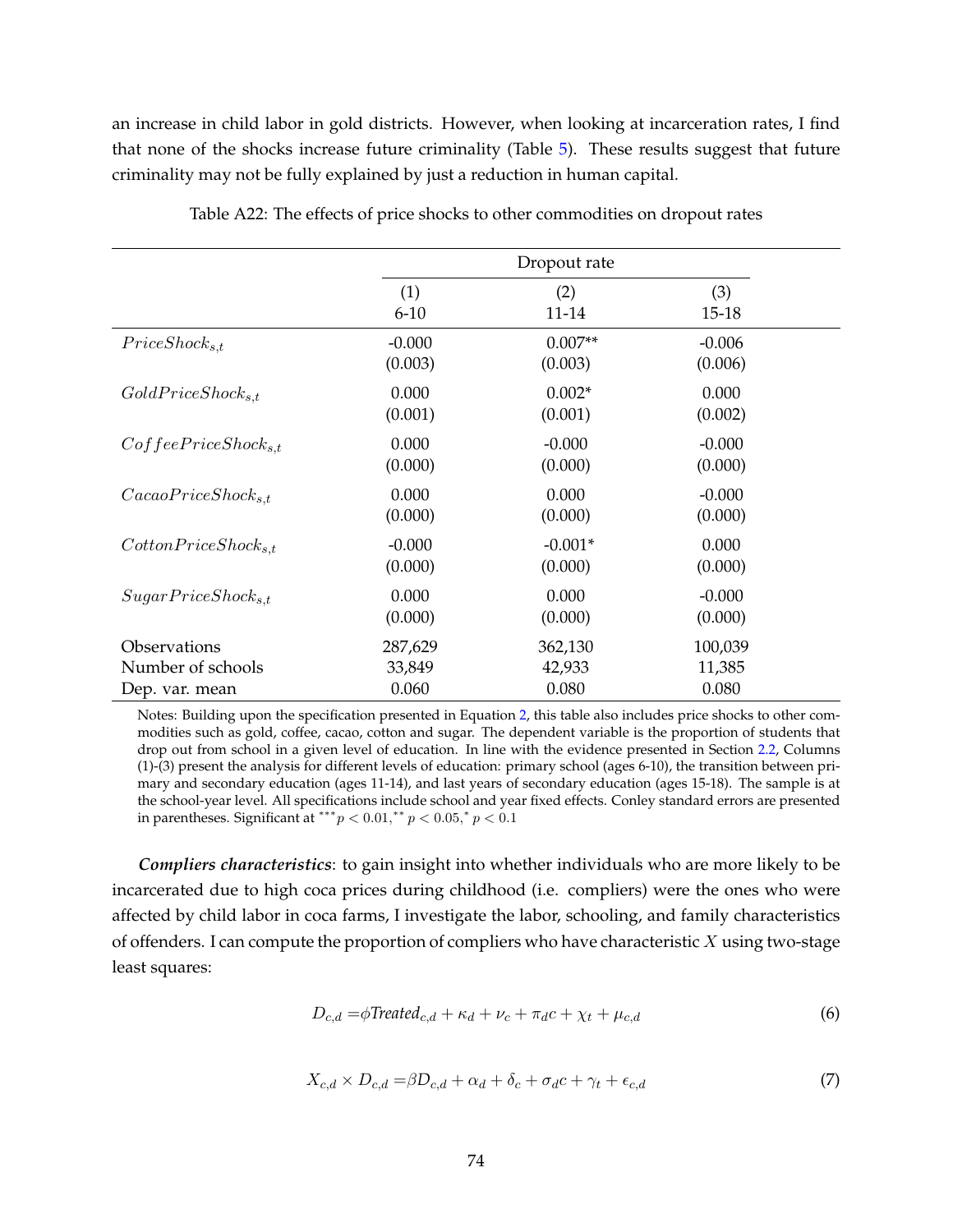where  $D_{c,d}$  is the number of individuals who are in prison per cohort and district of birth. For ease of interpretation, I redefine the treatment as a discrete variable. I define  $Treated_{c,d}$  for those whose average prices in the key ages were above the median and who were born in a district with coca. I also check the robustness of the results using the continuous treatment variable (the interaction of coca prices at specific ages and coca suitability). Note that  $X_{c,d} \times D_{c,d}$  is the number of individuals per cohort who are in prison and have characteristic  $X$  (e.g., less than a high school degree). The coefficient  $\beta$  gives the proportion of compliers with characteristic X. Results for the characteristics of compliers can be found in Column 1 in Table [A23.](#page-24-0) About 80% of those who were affected by the shock had less than a high school degree. I also repeat the analysis using an indicator for whether each offender's occupation was farming and find that about 60% of affected individuals declared farming as their main previous occupation.<sup>[83](#page-24-1)</sup> When comparing these proportions to the proportions in the actual population in column (2), about 80% of compliers had participated in illicit activities before the age of 18 and 43% had at least one of their family or friends in prison. In the general population, those percentages are 50% and 31%, respectively.

<span id="page-24-0"></span>

|                                                       | (1)        | (2)        |
|-------------------------------------------------------|------------|------------|
|                                                       | Compliers  | Population |
|                                                       |            |            |
| Has less than high school education                   | $0.819***$ | 0.585      |
|                                                       | (0.219)    | [0.493]    |
| Had farming as last occupation                        | $0.598**$  | 0.333      |
|                                                       | (0.264)    | [0.471]    |
| Participated in illicit activities before age 18      | $0.776**$  | 0.500      |
|                                                       | (0.381)    | [0.500]    |
| Had friends in illicit activities before age 18       | 0.425      | 0.372      |
|                                                       | (0.340)    | [0.484]    |
| Had a family member in jail                           | 0.425      | 0.314      |
|                                                       | (0.263)    | [0.464]    |
| Experienced gangs in neighborhood during<br>childhood | 0.466      | 0.505      |
|                                                       | (0.337)    | [0.5]      |

Table A23: Complier characteristics

Notes: Column (1) presents the  $\beta$  estimates from Equation [7,](#page-23-1) which represents the proportion of individuals in prison due to the shock that have a particular characteristic. All specifications control for district and year of birth, as well as district specific time trends. Standard errors clustered at the district of birth level are in parentheses. Standard deviations are presented in brackets. Significant at \*\*\*  $p < 0.01$ , \*\*  $p < 0.05$ , \*  $p < 0.1$ .

<span id="page-24-1"></span> $83$ Notice that in coca-growing areas, there is also coffee and cacao production as well as services, trade, manufacturing and construction. For example, the agriculture sector employs 69% of the labor force. The remaining 31% of the labor force is employed in other sectors such as services (15%), trade (9%), manufacturing (3%), construction (3%), and others (1%). In the general population of the incarceration sample about 33% reported farming which contrast with the 60% of affected individuals.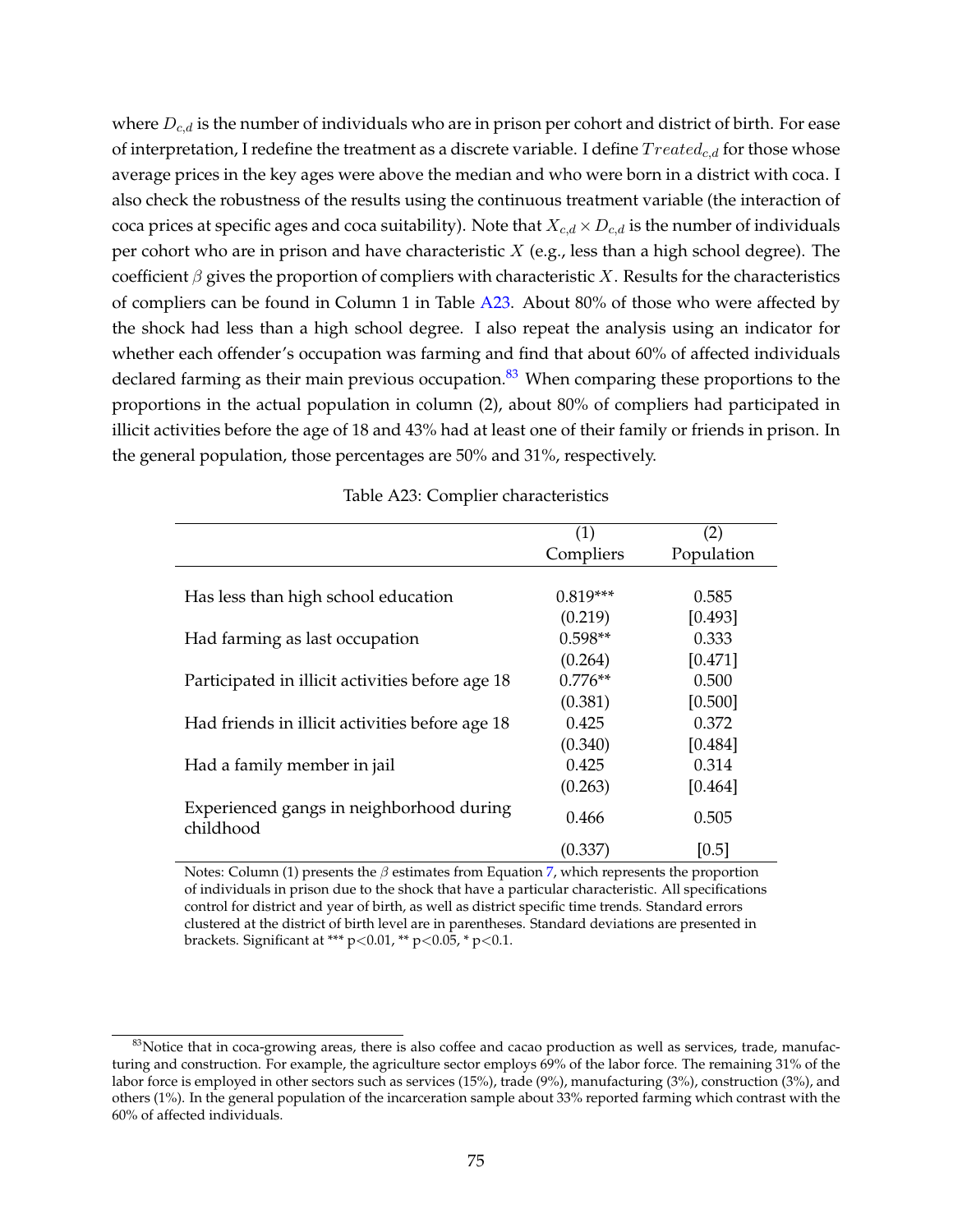#### **C.5 Adult exposure**

|                                 | $\left( 1\right)$ | (2)      | (3)        | $\left( 4\right)$ | (5)     | (6)     |
|---------------------------------|-------------------|----------|------------|-------------------|---------|---------|
|                                 | All               | Drugs    | Violent    | Sexual            | Family  | Other   |
| $Price ShockAge11 to 14_{d.c.}$ | $2.253***$        | $1.275*$ | $0.881***$ | $-0.136$          | 0.062   | 0.172   |
|                                 | (0.809)           | (0.701)  | (0.319)    | (0.201)           | (0.079) | (0.263) |
| <i><b>Observations</b></i>      | 23,853            | 23,853   | 23,853     | 23,853            | 23,853  | 23,853  |
| Dep. var. mean                  | 4.516             | 0.607    | 2.255      | 0.395             | 0.088   | 1.170   |

Table A24: Prisons in non-coca districts

Notes: This table presents the estimates from Equation [3](#page--1-2) where *PriceShock Age11to14<sub>d,c</sub>* is the interaction of log average price of coca between 11 to 14 years old and the coca suitability measure of the district or village of birth. The dependent variable is the propensity to crime of a cohort in a given district by different types of crime. The sample is defined at the district of birth and year of birth level and includes the total of individuals in prisons located in non-coca districts. All specifications include district of birth and year of birth fixed effects. Conley standard errors are presented in parentheses. Significant at \*\*\*  $p < 0.01$ ,\*\*  $p < 0.05$ ,\*  $p < 0.1$ 

#### **C.6 Differential mortality**





Notes: This graph plots the coefficients obtained from a regression of the victimization rate on the interaction between the coca suitability in the district of birth and price at different childhood ages. The regressions control for district of birth, district time trends, and cohort fixed effects. The Y-axis shows the estimated coefficients and the X-axis shows the ages. The confidence intervals are at 95%. Standard errors are adjusted for spatial and time correlation using Conley standard errors.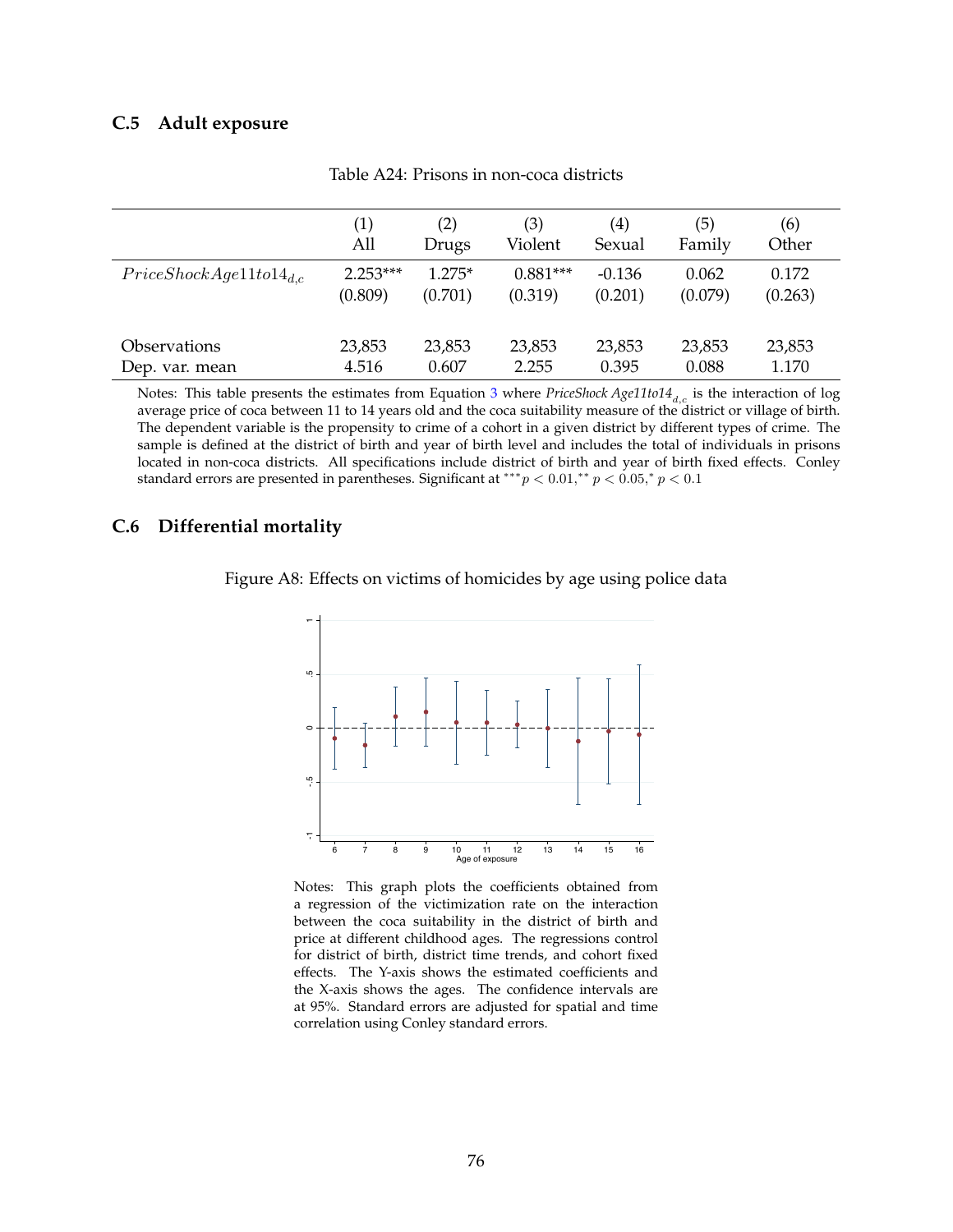# **D Additional Results, CCTs**

|                                | (1)<br>Dropout rate:<br>11-14 | $\left( 2\right)$<br>Failed the grade:<br>$6 - 10$ | (3)<br>High age for grade:<br>$6 - 10$ |
|--------------------------------|-------------------------------|----------------------------------------------------|----------------------------------------|
| $Price Shock_{d,t}$            | $0.013***$                    | $1.069***$                                         | $0.033***$                             |
|                                | (0.004)                       | (0.300)                                            | (0.006)                                |
| $Price Shock_{d,t} \times CCT$ | $-0.003*$                     | $-0.194**$                                         | $-0.006***$                            |
|                                | (0.002)                       | (0.097)                                            | (0.002)                                |
| <i><b>Observations</b></i>     | 362,130                       | 425,606                                            | 433,408                                |
| Number of schools              | 42,933                        | 36,825                                             | 36,840                                 |
| Dep. var. mean                 | 0.080                         | 8.480                                              | 0.187                                  |

Table A25: CCTs and coca price shocks on schooling

Notes: This table presents the estimates of Equation [2,](#page--1-1) including interactions with  $CCT_{d,t}$ , a dummy that equals 1 if the district  $d$  had a CCT in year  $t$  and 0 otherwise. All specifications include school and year fixed effects as well as department time trends. Conley standard errors are presented in parentheses. Significant at \*\*\* $p < 0.01$ ,\*\*  $p <$  $0.05, \frac{1}{r} p < 0.1$ 

|                                                       | (1)                  |  |
|-------------------------------------------------------|----------------------|--|
| $Price ShockAge6 to 10_{d,c}$                         | 1.781<br>(1.672)     |  |
| $Price ShockAge11 to 14_{d.c.}$                       | $5.555**$<br>(2.611) |  |
| $Price ShockAge15 to 17_{d.c.}$                       | $-0.345$<br>(2.171)  |  |
| $Price ShockAge6 to 10d.c \times CCTsAge6 to 10$      | $-1.669$<br>(1.302)  |  |
| $Price ShockAge11 to 14_{d,c} \times CCTsAge11 to 14$ | $-1.176$<br>(0.891)  |  |
| $Price ShockAge15 to 17_{d,c} \times CCTsAge15 to 17$ | $-0.348$<br>(0.251)  |  |
| Observations                                          | 23,853               |  |
| Dep. var. mean                                        | 4.565                |  |

Table A26: CCTs and coca price shocks on crime

Notes: This table presents the estimates of Equation [3](#page--1-2) with interactions with *CCTs*, a dummy indicating whether cohort  $c$  was exposed to CCTs at different ages and  $0$  otherwise. This specification includes district of birth and year of birth fixed effects. Conley standard errors are presented in parentheses. Significant at \*\*\* $p < 0.01$ ,\*\*  $p < 0.05$ ,\*  $p < 0.1$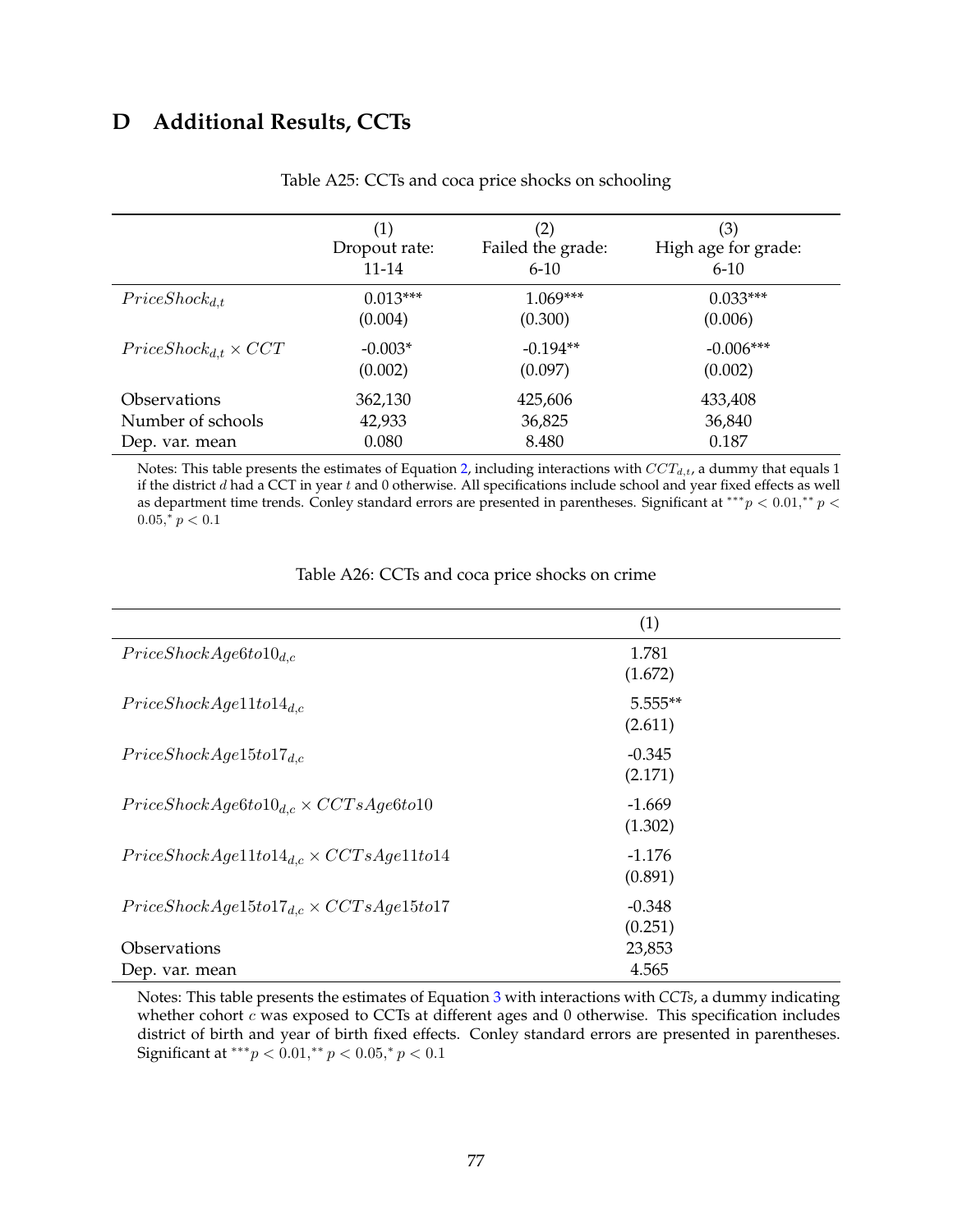## **E Coca Agro-Ecological Index**



Figure A9: Coca agro-ecological index across Peru

|                                     | (1)                  | (2)                    | (3)                         | (4)                           | (5)        |
|-------------------------------------|----------------------|------------------------|-----------------------------|-------------------------------|------------|
|                                     | Child Labor          | Dropout<br>rate: 11-14 | Failed the<br>grade: $6-10$ | High age for<br>grade: $6-10$ | Crime      |
| $Price Shock_{d,t} \times 11 to 14$ | $0.128**$<br>(0.059) |                        |                             |                               |            |
| $Price Shock_{s,t}$                 |                      | 0.011                  | $1.517***$                  | $0.027***$                    |            |
|                                     |                      | (0.007)                | (0.306)                     | (0.006)                       |            |
| $Price ShockAge11 to 14_{d.c.}$     |                      |                        |                             |                               | $0.633***$ |
|                                     |                      |                        |                             |                               | (0.217)    |
| Observations                        | 410,896              | 362,130                | 425,606                     | 433,408                       | 23,671     |
| Dep. var. mean                      | 0.369                | 0.080                  | 8.480                       | 0.187                         | 4.581      |

Table A27: Main regressions using coca agro-ecological index

Notes: Column (1) presents the estimates associated to the total effect at ages 11-14 from Equation [1](#page--1-0) including price interactions with other age bins, where the dependent variable is a dummy indicating if the individual worked in a given district last week.  $Price Shock_{d,t}$  is the interaction of coca prices and the coca agro-ecological index associated with the district. This specification includes district and year fixed effects. Columns (2)-(4) present the estimates from Equation [2,](#page--1-1) where the dependent variable for each column is the proportion of students that drop out from school in the transition, the share of students that failed the grade and the share of students that have high age for grade, respectively.  $PriceShock_{s,t}$  is the interaction of coca prices and the coca agro-ecological index associated with each school. All theses specifications include school and year fixed effects. Column (5) presents the estimates from Equation [3,](#page--1-2) where the dependent variable is adult criminality.  $Price ShockAge11to14_{d,c}$  in the interaction of the average coca prices at ages 11-14 and the coca agro-ecological index associated to the district. This specification includes district of birth and year of birth fixed effects. Conley standard errors are presented in parenthesis. Significant at \*\*\*  $p < 0.01$ ,\*\*  $p < 0.05$ ,\*  $p < 0.1$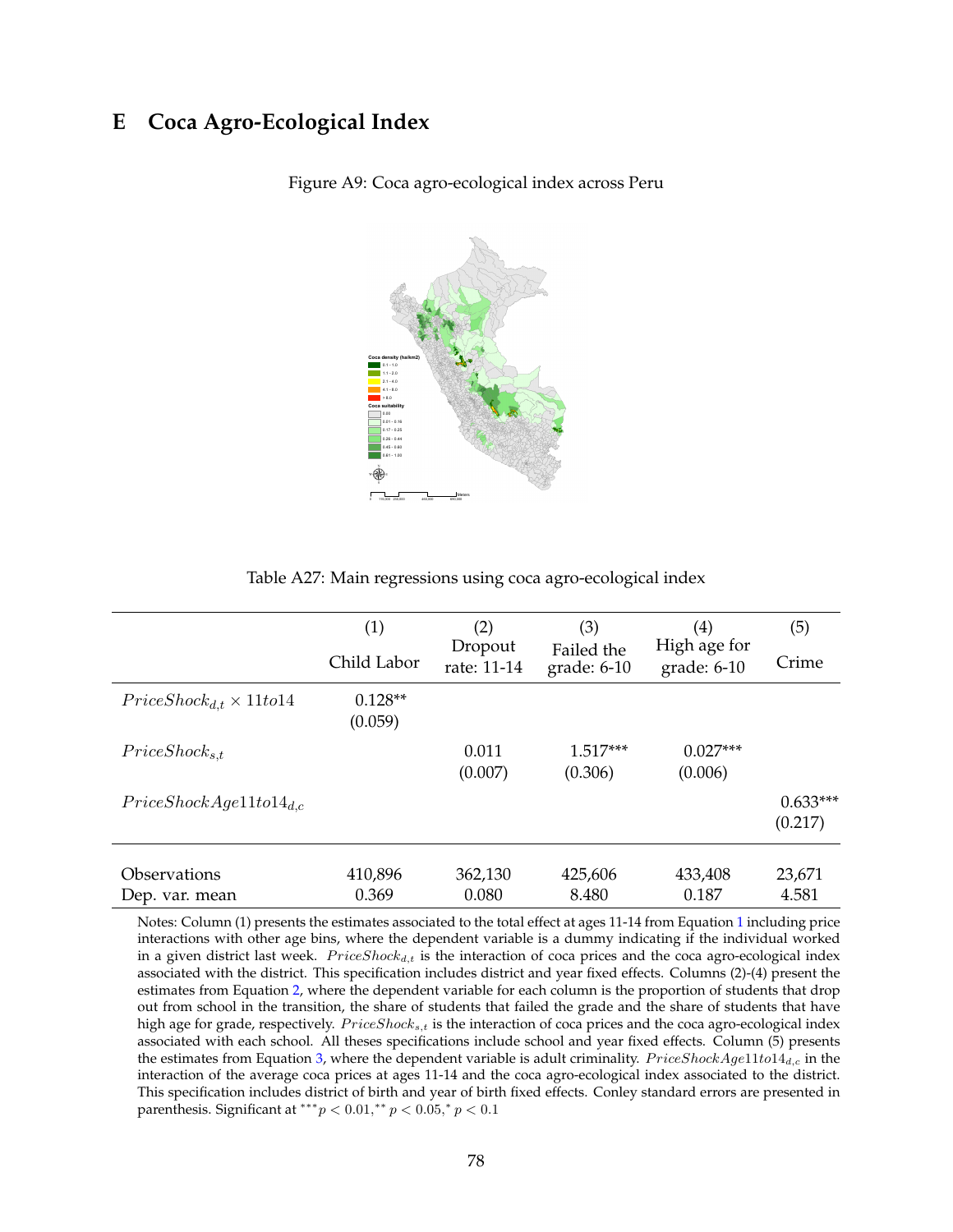## **F Qualitative Data Appendix**

Since this paper studies an illegal industry, it is difficult to obtain data on the type of activities per each age group in the cocaine industry. Thus, during April and July 2015, I conducted interviews to understand what factors influence child labor decisions in Peru's coca areas. In addition in January 2020, I went back to some of the coca villages to better understand the production process and how child labor demand works at different ages. I conducted interviews in 6 districts: Monzon, Rupa-Rupa, Daniel Alomia Robles, Mariano Damaso Beraun, and Jose Crespo y Castillo. Since the interviews' objective was to understand how individuals started in the business, the sample mainly included individuals who are still participants or were part of the business at some point. These interviews were between 20 to 30 minutes each, and to get access to participants, I hired a local consultant who grew up in the area and was also a coca farmer in the past. For this sample, we used a snowball sampling procedure. We started with 30 individuals that the local guide knew well and then asked them to nominate other participants who met the eligibility criteria and potentially would contribute to the project. For all the interviews, we took care to preserve the participants' anonymity and freedom to consent. Indeed, the strategy for maintaining trust and safety was to be extremely clear to all participants that the purpose of the survey was only academic. As recording the conversations might have discouraged participants from speaking freely, an assistant typically took detailed notes. Whenever possible, we verified our observations from the interviews with multiple sources such as other relatives in the household or friends in the village that the local guide knew.

The survey mainly consisted of talking about their childhood experience and thus did not involve or increase participants' risk. In particular, I asked how they started being involved in the business, the grade and age at which individuals dropped out of school, and their main activity at different ages of childhood. Tables [A28](#page-29-0) and [A29](#page-29-1) present the results. Most of participants dropped out of school during the transition from primary to secondary school (Column 1 in Table [A28\)](#page-29-0). If I restrict the sample to individuals that today were involved in the illegal stages of production (Column 2), the share of individuals that dropped out in that transition is even larger. In terms of the main activities per age range, Table [A29](#page-29-1) shows that most of the participants started mainly collecting coca leaves while also attending school between the ages of 6 and 10. After dropping out of school (ages 11 to 14), they also started doing other activities such as processing coca into cocaine and transporting it. Moreover, if I restrict the sample further to those that drop out from school in the transition between primary and secondary education, 90% of them were involved in other stages of production such as processing coca into cocaine and transporting it. Although this is mainly qualitative, it shows the intensity of labor at different ages, given that the vast majority of participants were combining school with harvesting coca leaves. Below, I highlight some quotes from the field that convey a sense of the employment cycle in the cocaine industry:

"I left school because my high school was too far. That's when I decided to obtain easy money by dedicating myself full time to the coca business."

"Since I was 8 years old, when I was in primary school, I used to work in coca helping my father, and since very little, I had in my mind that once I grew up, I could generate money with drugs. Thus, when I dropped out of school, since I did not have anybody to guide me, I thought why should I not follow that path in the business? I have had this idea in my mind since very little as I started seeing people making lots of money with drugs. So once I was out of school, I decided to be fully in the business turning coca into cocaine."

"Since I was 6, I helped in the farm growing subsistence crops, and then when I was 11, I started helping my uncle, who had coca farms. I had a clear contract where they paid me by arroba of coca, and then he taught me how to harvest. As I was carrying the leaves to maceration pits, I met several chemists [people